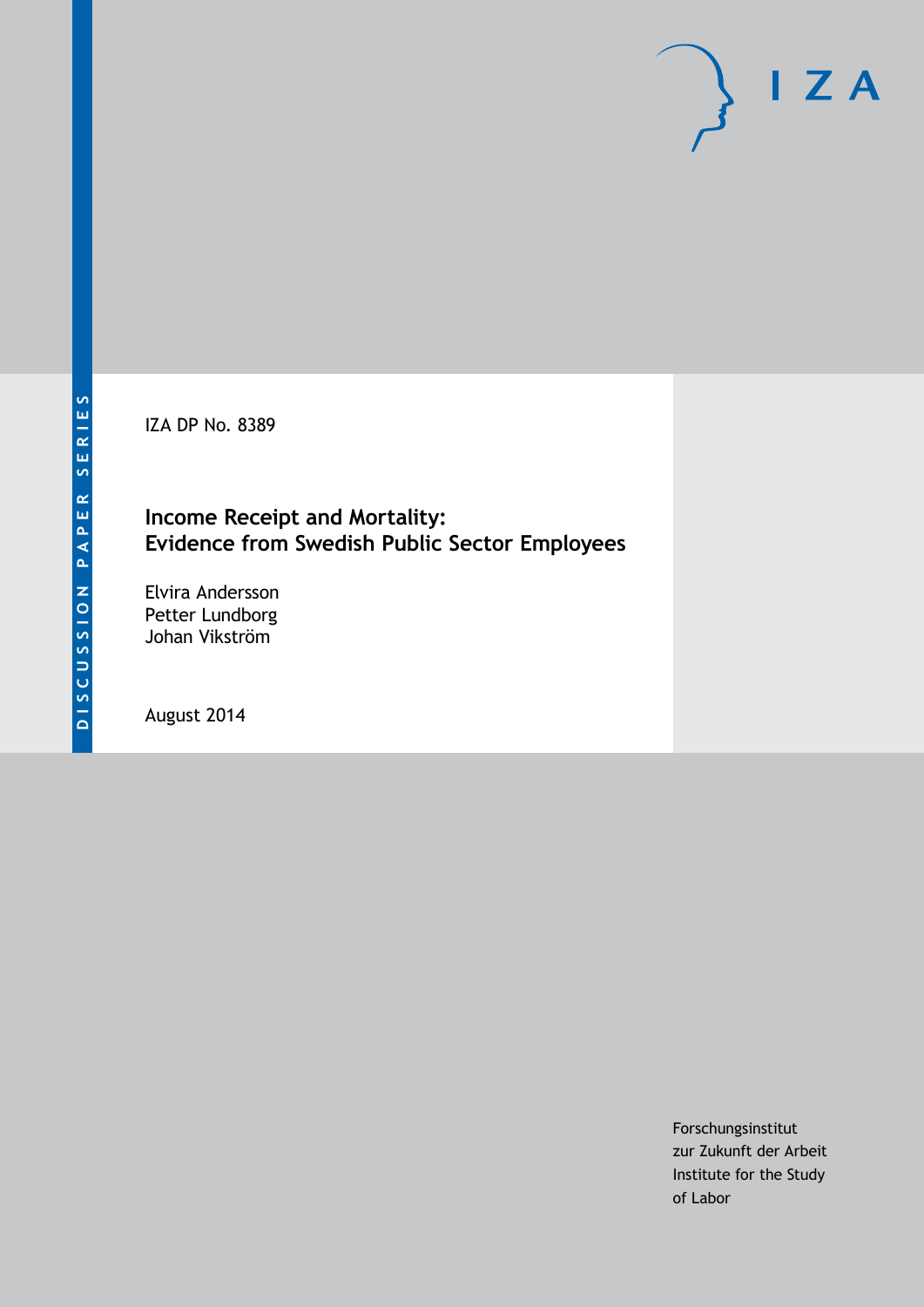# **Income Receipt and Mortality: Evidence from Swedish Public Sector Employees**

### **Elvira Andersson**

*CED, Lund University*

### **Petter Lundborg**

*CED, Lund University and IZA*

### **Johan Vikström**

*IFAU-Uppsala and UCLS, Uppsala University*

Discussion Paper No. 8389 August 2014

IZA

P.O. Box 7240 53072 Bonn Germany

Phone: +49-228-3894-0 Fax: +49-228-3894-180 E-mail: [iza@iza.org](mailto:iza@iza.org)

Any opinions expressed here are those of the author(s) and not those of IZA. Research published in this series may include views on policy, but the institute itself takes no institutional policy positions. The IZA research network is committed to the IZA Guiding Principles of Research Integrity.

The Institute for the Study of Labor (IZA) in Bonn is a local and virtual international research center and a place of communication between science, politics and business. IZA is an independent nonprofit organization supported by Deutsche Post Foundation. The center is associated with the University of Bonn and offers a stimulating research environment through its international network, workshops and conferences, data service, project support, research visits and doctoral program. IZA engages in (i) original and internationally competitive research in all fields of labor economics, (ii) development of policy concepts, and (iii) dissemination of research results and concepts to the interested public.

IZA Discussion Papers often represent preliminary work and are circulated to encourage discussion. Citation of such a paper should account for its provisional character. A revised version may be available directly from the author.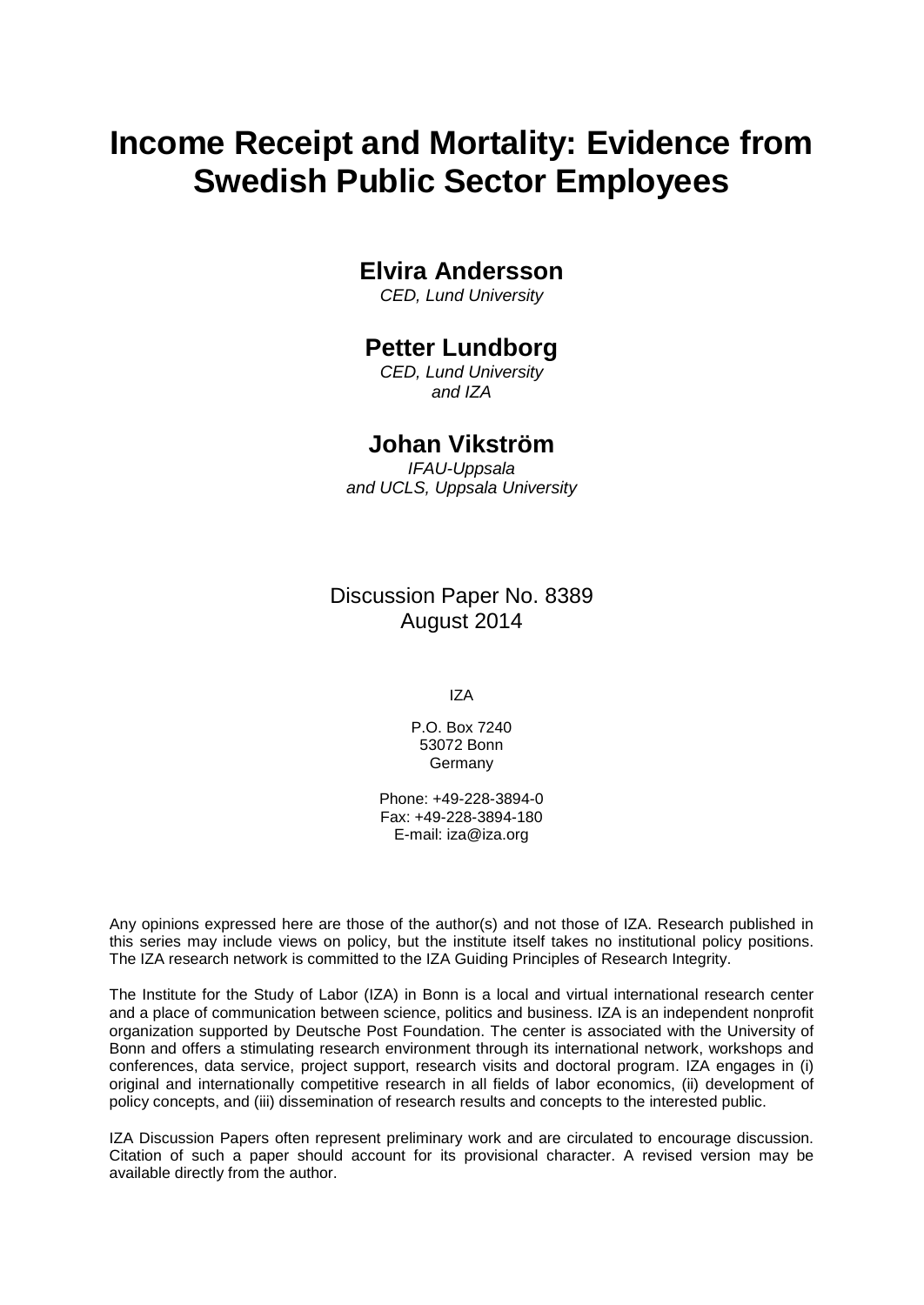IZA Discussion Paper No. 8389 August 2014

### **ABSTRACT**

### **Receipt and Mortality: Evidence from Swedish Public Sector Employees**

In this paper, we study the short-run effect of salary receipt on mortality among Swedish public sector employees. By exploiting variation in pay-days across work-places, we completely control for mortality patterns related to, for example, public holidays and other special days or events coinciding with paydays and for general within-month and within-week mortality patterns. We find a dramatic increase in mortality on the day salaries arrive. The increase is especially pronounced for younger workers and for deaths due to activity-related causes such as heart conditions and strokes. Additionally, the effect is entirely driven by an increase in mortality among low income individuals, who are more likely to experience liquidity constraints. All things considered, our results suggest that an increase in general economic activity upon salary receipt is an important cause of the excess mortality.

JEL Classification: D91, H31, H55, I10, I12, I38

Keywords: income, mortality, health, consumption, liquidity constraints, permanent income hypothesis

Corresponding author:

Elvira Andersson Department of Economics and Centre for Economic Demography Lund University P.O. Box 7082 220 07 Lund Sweden E-mail: [Elvira.Andersson@nek.lu.se](mailto:Elvira.Andersson@nek.lu.se)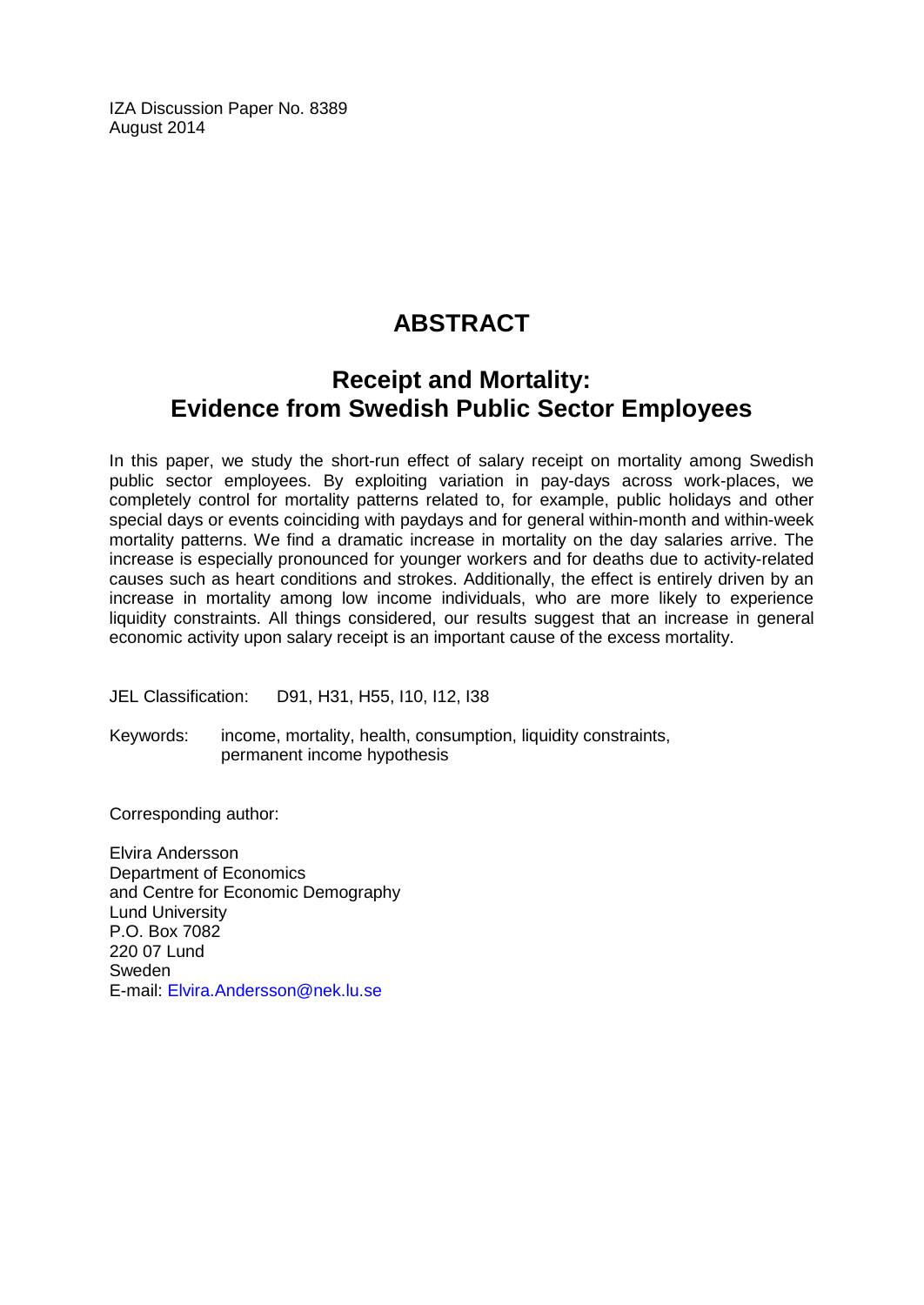### 1 Introduction

A large and growing literature has established a positive relationship between health and income, showing that mortality and morbidity rates are lower for high-income individuals (see, e.g., [Smith,](#page-26-0) [1999;](#page-26-0) [Deaton](#page-24-0), [2003\)](#page-24-0). However, several studies using data from developed countries show that mortality rates follow a pro-cyclical pattern, suggesting that the positive asso
iation between in
ome and health does not apply to temporary income changes at the aggregate level. The pro-cyclical pattern is not restricted to mortality, but has also been found for self-reported physical health [\(Ruhm,](#page-26-2) [2003\)](#page-26-1), health-related behavior, such as smoking and excess weight (Ruhm, [2005\)](#page-26-2), and infant health (Dehejia and [Lleras-Muney,](#page-24-1) [2004\)](#page-24-1).

A possible explanation for this ambiguity is that in
ome re
eipt has adverse shortrun health effects that partly offset the positive long-run association between income and health. In this paper, we consider this possibility by studying the short-run effect of salary payments on mortality among Swedish public sector employees during a six-year period.

Sin
e paydays are not randomly assigned, a simple omparison of mortality rates around salary payments may fail to identify a causal effect for two reasons. First, general within-month and within-week mortality patterns due to, for example, habits and access to health care may obscure the effect of salary receipt." Second, salary payments may ovary with holidays or other days where mortality is ex
eptionally high or low for reasons unrelated to salary receipt.

To overcome these difficulties, we have collected information on individual variation in paydays for the entire population of Swedish public sector employees between 1995 and 2000. Combining register data with survey-based information on exa
t paydays for each worker throughout the period, we use a date-fixed effects strategy to identify the mortality effect of salary receipt, i.e. we include a separate fixed effect for each specific day. This identification strategy allows us to completely control for both general within-month and within-week mortality patterns and mortality patterns related to holidays and other special days coinciding with paydays.<sup>3</sup>

 ${}^{1}E.$   $\sigma$ . E.g. [Ruhm](#page-26-3) [\(2000](#page-26-3)), [Neumayer](#page-25-0) [\(2004](#page-25-0)), Tapia [Granados](#page-27-0) [\(2005](#page-27-0)), [Gerdtham](#page-24-2) and Ruhm [\(2006\)](#page-24-2) find evidence of a a pro-cyclical mortality pattern. These results are questioned by Gerdtham and [Johannesson](#page-24-3) [\(2005\)](#page-24-3), who find evidence of a counter-cyclical mortality pattern at the individual level among Swedish males.

 $\lceil \texttt{S} \rceil$ uch cycles have previously been documented by Evans and [Moore](#page-24-4) [\(2012\)](#page-24-4) and [Phillips](#page-25-1)  $\it{eu}$  al. [\(1999\)](#page-25-1)

<sup>3</sup> [Stephens](#page-26-4) Jr. [\(2006\)](#page-26-4) and Human and [Barenstein](#page-24-5) [\(2005](#page-24-5)) use individual variation in paydays to study consumption patterns. However, we are, to our knowledge, the first to use variation in paydays to study health out
omes.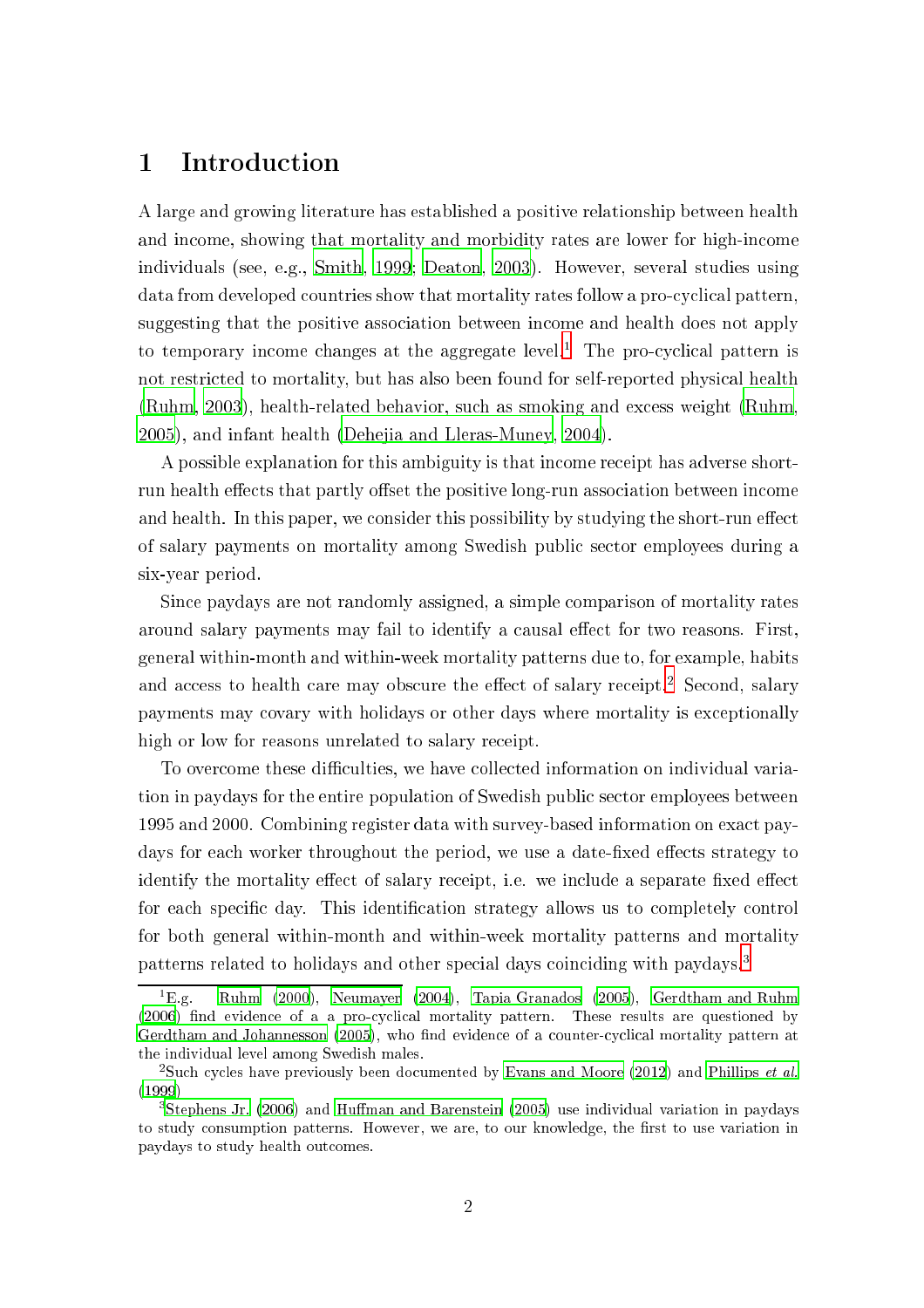Our sample overs approximately 22% of the Swedish work for
e. Hen
e, our data gives us the possibility to both study the mortality response to salary receipt for a large and heterogeneous population and look into the underlying me
hanisms by studying differences in responsiveness between sub-groups. We further assess the mechanisms behind the mortality effect by linking information on the causes of death to each deceased individual. By studying mortality patterns during the days surrounding payday, we also investigate whether the increase in mortality is mainly due to harvesting, i.e. a hastening of the deaths of frail individuals by a few days, or whether it predominantly onsists of additional premature deaths.

Our findings indicate that the mortality consequences of salary receipt are large. We find a  $23\%$  increase in total mortality, corresponding to approximately 96 premature deaths per year if extended to include the entire Swedish working-age population, on the day that salary payments arrive. The increase in mortality is not offset by a subsequent decline, suggesting that the excess mortality is not due to significant harvesting, but mainly consists of additional premature deaths. Circulatory onditions are the main reason behind the ex
ess mortality, representing an entire 83% of the total in
rease. The number of deaths due to heart onditions and strokes increases by approximately  $67\%$  and  $119\%$  respectively on payday. We also find that the effect is entirely driven by an increase in mortality among low income individuals and is especially pronounced for younger workers, the mortality rate among 18 to 35-year-olds in
rease by a signi
ant 164% on the day salary payments arrive.

To interpret our findings, we connect our results to several strands of literature. A number of studies show that households increase their time-sensitive consumption, such as purchases of perishable goods (e.g., fresh food) and instant consumption items, (e.g., restaurant meals and admissions for entertainment events), upon an anticipated income receipt, thus not complying with the life cycle/permanent income hypothesis  $(LC/PIH)$ <sup>4,5</sup> Several studies find that the increase is greater for households with low incomes or low liquid wealth, suggesting that liquidity constraints limit onsumption smoothing among these groups (see, e.g., [Stephens](#page-26-4) Jr., [2006;](#page-26-4) [Johnson](#page-25-2) et al., [2006](#page-25-2); [Mastrobuoni](#page-25-3) and Weinberg, [2009\)](#page-25-3). Additionally, [Stephens](#page-26-4) Jr. [\(2006](#page-26-4)) finds that young people tend to increase consumption more than older individuals upon income receipt. Hence, consistent with our findings, any health-related

The LC/PIH states that individuals maximize utility by smoothing consumption over time. Thus, an anticipated income receipt should not affect consumption.

<sup>5</sup> See, e.g., [Shea](#page-26-5) [\(1995\)](#page-26-5), Shapiro and [Slemrod](#page-26-6) [\(1995\)](#page-26-6), [Parker](#page-25-4) [\(1999](#page-25-4)), [Souleles](#page-26-7) [\(1999\)](#page-26-7), [Stephens](#page-26-8) Jr. [\(2003\)](#page-26-8), [Shapiro](#page-26-9) [\(2005](#page-26-9)), [Johnson](#page-25-2) et al. [\(2006\)](#page-25-2), [Stephens](#page-26-4) Jr. [\(2006\)](#page-26-4), [Elger](#page-24-6) [\(2012\)](#page-24-6), Huffman and [Barenstein](#page-24-5) [\(2005](#page-24-5)) and Stephens Jr. and [Unayama](#page-27-1) [\(2011\)](#page-27-1) for empirical evidence against the LC/PIH.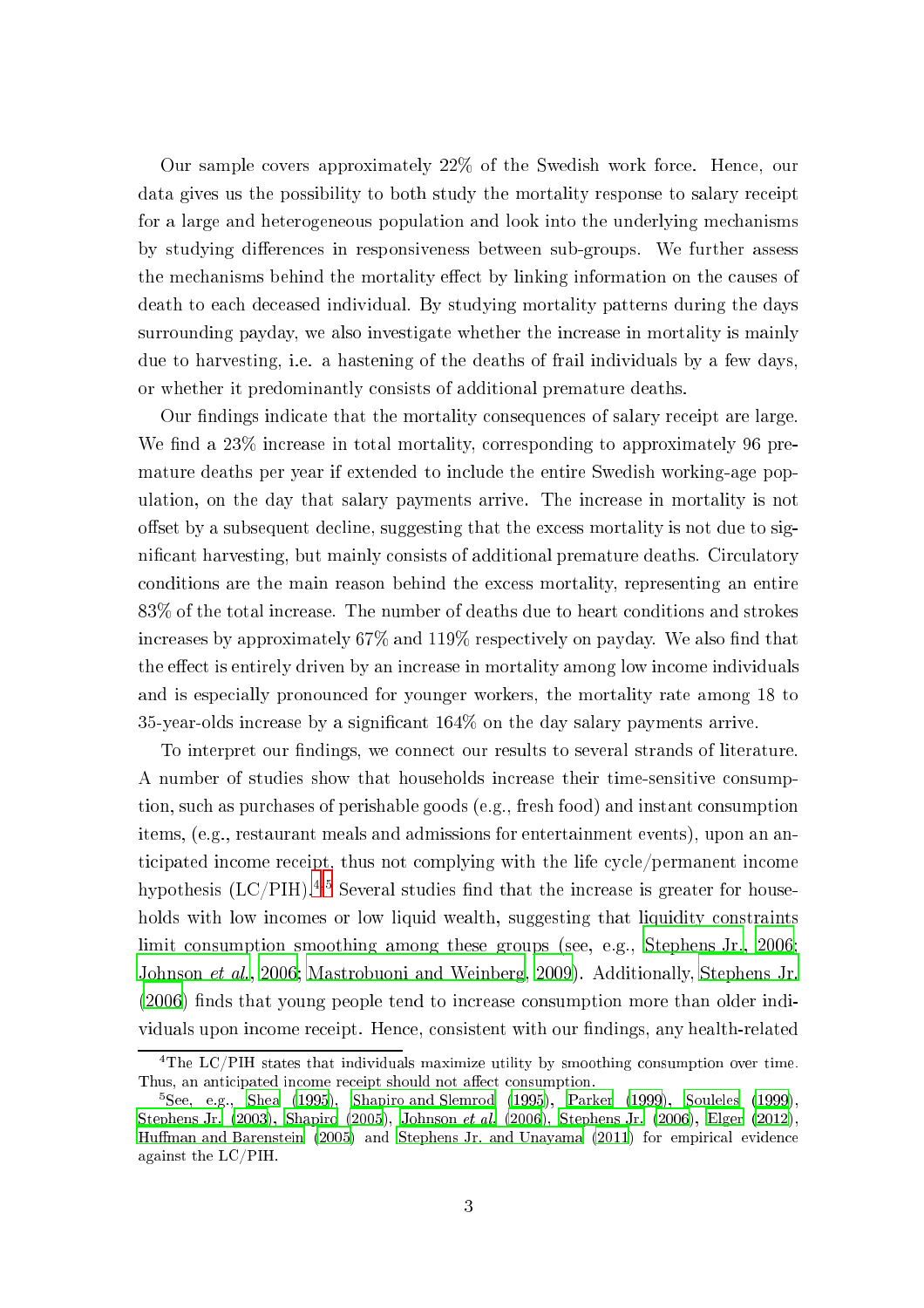onsequen
es of this in
rease in onsumption should be espe
ially pronoun
ed for young individuals and individuals with low in
omes or liquid wealth, as these groups are likely to exhibit onsumption behavior that is relatively sensitive to in
ome re eipt.

Our results, indicating that circulatory conditions are the main reason behind the mortality effect and that the excess mortality is greater among younger individuals, suggest that an increase in consumption activity is the underlying cause of the mortality increase. If consumption increases upon salary receipt, this is likely to result in a temporary rise in general activity, due to, for example, an increase in travel and the pursuit of leisure activities. The raised activity level may in turn lead to a short-term increase in mortality due to causes that are activity-related and characterized by a short space of time between onset and death. Since the most credible channels of the mortality effect exhibit these traits, mortality within groups with a higher share of deaths due to acute causes should be affected to a relatively greater extent by salary re
eipt than mortality within other groups. Consistent with our findings, this again suggests that mortality should increase to a greater extent among younger individuals than among older people. Also, onsistent with our results, several studies find a strong connection between various types of activities and circulatory conditions, such as heart attacks and strokes, suggesting that the number of deaths within this category increases during periods of increased activity.<sup>7</sup> Conversely, the mortality effects of income receipt may also include certain elements working in the opposite direction, such as the relief of economic stress, which could lead to a reduction in mortality due to circulatory diseases. This is supported by a large medical literature, which documents a strong connection between emotional and financial stress and circulatory conditions (see Steptoe and [Kivimäki,](#page-27-2) [2013](#page-27-2) for an overview).

Our paper also relates to several studies that do
ument a rise in mortality upon periodic and expected income receipt for specific demographic and socioeconomic

<sup>&</sup>lt;sup>6</sup>An increase in travel could, e.g., be due to shopping activities. Additionally, an increase in non-shopping activities upon income receipt is illustrated by [Stephens](#page-26-8) Jr. [\(2003\)](#page-26-8), who find that the onsumption of food away from home and instant onsumption items, su
h as admissions to entertainment or sporting events or fees for participation in sports or for lessons enjoy a greater relative in
rease than the onsumption of, e.g., fresh food to be onsumed at home.

<sup>&</sup>lt;sup>7</sup>An increase in the risk the of onset of circulatory diseases has been connected to, e.g., sleep deprivation due to the spring transition to daylight saving time [\(Janszky](#page-25-5) and Ljung, [2008\)](#page-25-5) emotional excitement during sporting events [\(Wilbert-Lampen](#page-27-3) et al., [2008;](#page-27-3) [Carroll](#page-24-7) et al., [2002;](#page-24-7) [Piira](#page-26-10) et al., [2012\)](#page-26-10) heavy physical exertion [\(Albert](#page-24-8) et al., [2000;](#page-24-8) [Mittleman](#page-25-6) et al., [1993\)](#page-25-6), eating a heavy meal [\(Lipovetsky](#page-25-7) et al., [2004](#page-25-7)), having sex [\(Moller](#page-25-8) et al., [2001\)](#page-25-8), and returning to work after the weekend [\(Witte](#page-27-4) et al., [2005;](#page-27-4) [Willi
h](#page-27-5) et al., [1994](#page-27-5)).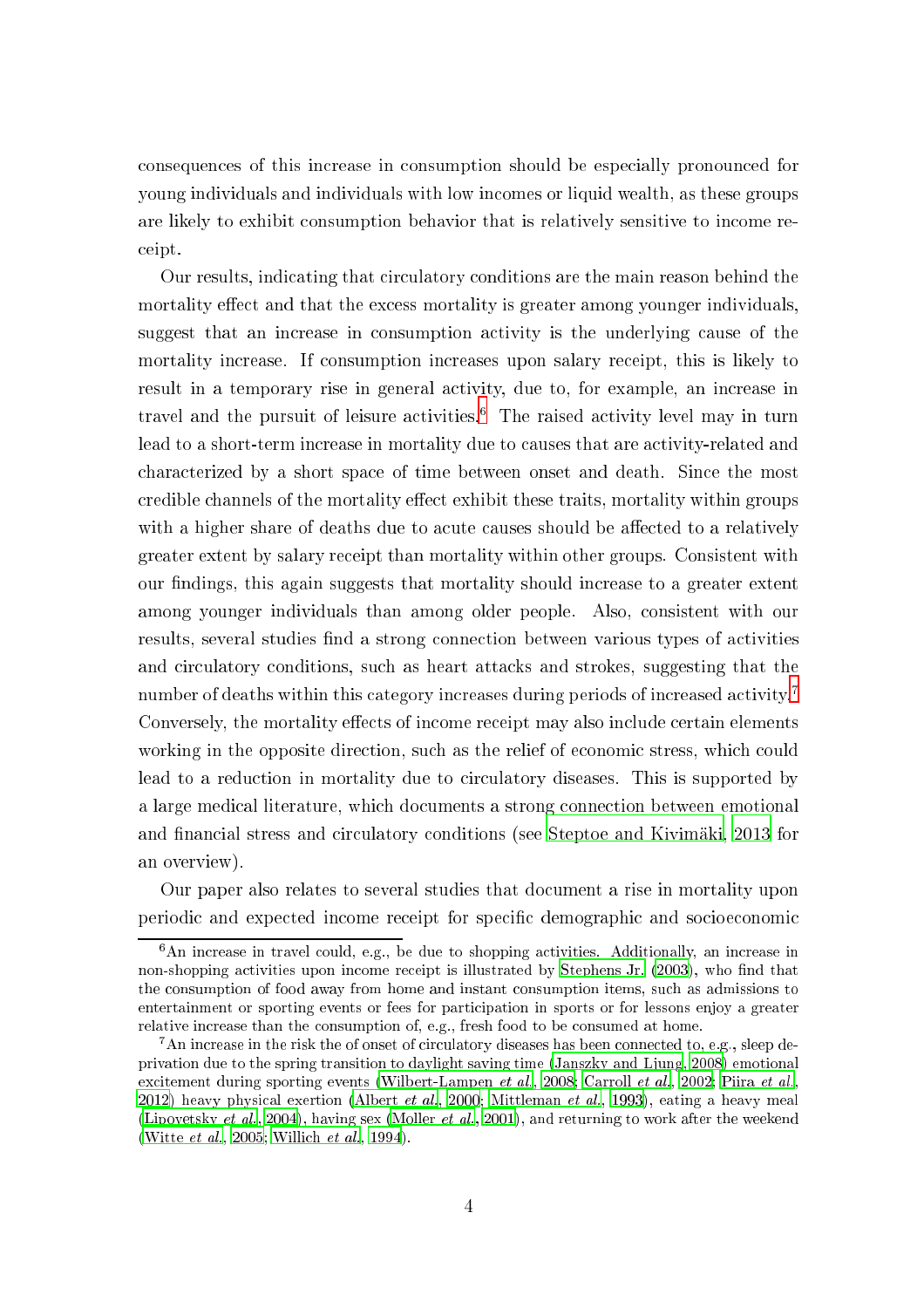groups. A link between in
ome re
eipt, substan
e onsumption and death is relatively well-documented, with several studies finding an increase in substance-related mortality and morbidity following in
ome re
eipt, for example, welfare payments [\(Verhuel](#page-27-6) et al., [1997](#page-27-6); [Riddell](#page-26-11) and Riddell, [2006;](#page-26-11) [Dobkin](#page-24-9) and Puller, [2007](#page-24-9)). In a paper losely related to our study, Evans and [Moore](#page-24-10) [\(2011\)](#page-24-10) broaden the eviden
e on the mortality effects of income receipt by showing that the excess mortality is not restri
ted to welfare lients and drug users, but is also evident in other groups and for various causes of death. Using US data, the authors find a substantial increase in mortality following income receipt (i.e. pay checks and social security checks) amongst military personnel and social security recipients. Among social security recipients, the increase is especially pronounced for deaths due to heart attacks and external causes, such as accidents, homicides and suicides, suggesting that the rise in mortality is (at least partly) driven by an increase in activity upon income receipt.

Our results provide new evidence on the mortality effect of periodic and expected income receipt by showing that a substantial mortality effect is evident for a broad working-age population, and not confined to specific demographic and socioeconomic groups. We find that the mortality effect mainly consists of additional premature deaths, rather than resulting from harvesting. Using individual variation in paydays, we show that these results are not due to seasonal or non-seasonal variations in mortality being orrelated with salary payments. We also show that a within-month mortality cycle obscures the mortality effect, indicating that the causal effect is greater than previously suggested. Additionally, our analysis provides further evidence against the  $LC/PIH$ , suggesting that an increase in economic activity upon income receipt is the main mechanism behind the excess mortality. For our population, a rise in general a
tivity, rather than an in
rease in health-impeding onsumption of spe
i goods, su
h as al
ohol and illegal substan
es, appears to be the main ause of the ex
ess mortality.

The remainder of the paper unfolds as follows. Section 2 describes the data. Section 3 discusses our empirical strategy. Section 4 reports our results, including both our main findings on total mortality and results from separate analyses of specific causes of death and sample subgroups. In Section 5, we discuss our findings.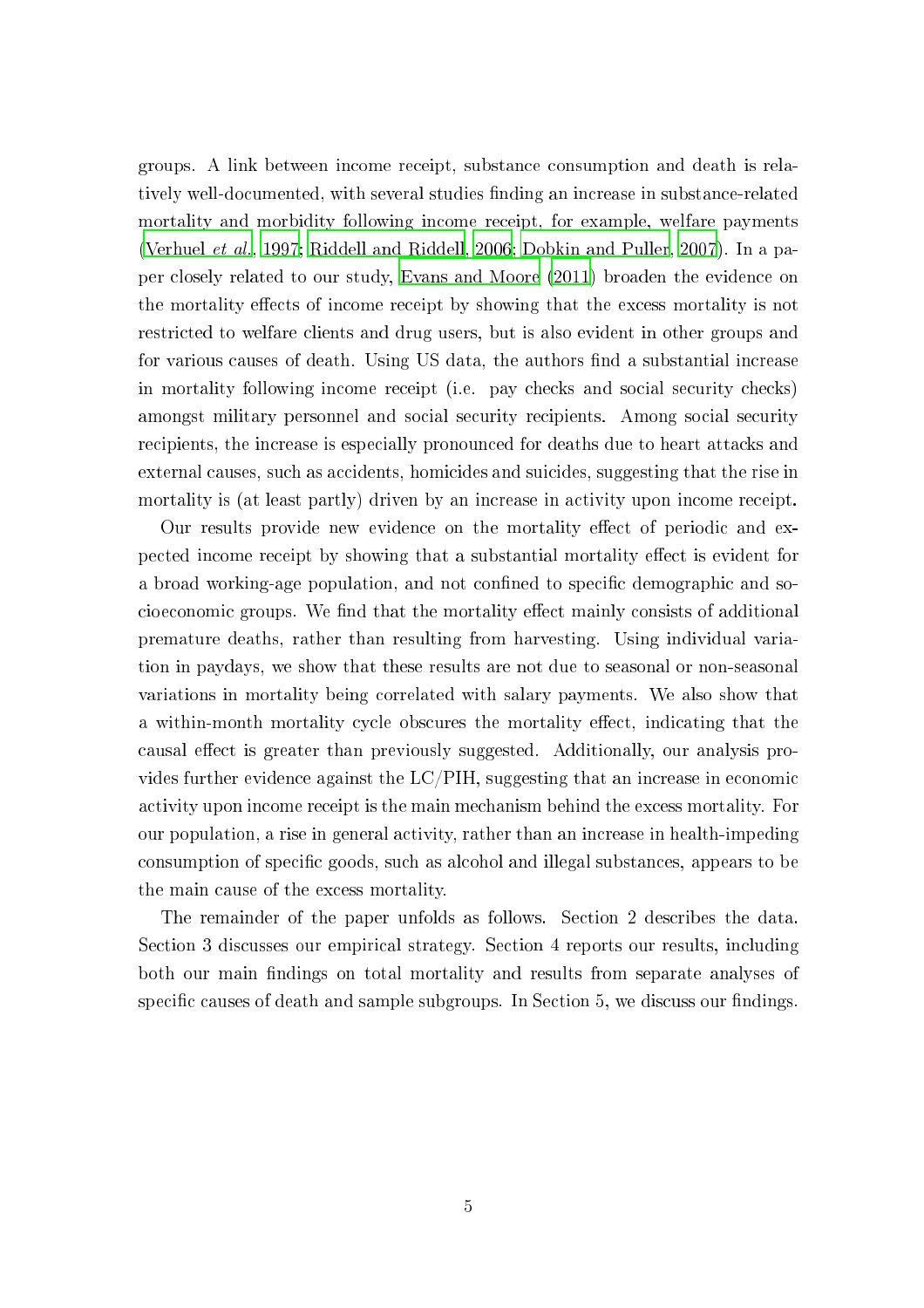### 2.1 Payday data

In Sweden, employers have the right to decide which day of the month to pay their employees' salaries. However, in the public sector, paydays are determined at an aggregate level, which means that they vary between (specific) local authorities, counties and the central government (henceforth defined as public sector units), but are shared by all workers within each unit. Using a survey, we collected information on the exa
t paydays for ea
h unit during the period 1995 to 2000.<sup>8</sup> We obtained full responses from 280 out of 290 local authorities, all 21 counties and the central government. These public sector units cover approximately 22% of the total work force.

Paydays vary across units due to differences in regular paydays, rules that apply when this day occurs on a weekend or public holiday, and special rules regarding the De
ember payment. The regular payday is the day when salaries are normally paid unless it occurs on a weekend or public holiday. It occurs on the 25th of ea
h month for entral government workers, and varies between the 25th and the 28th for workers employed by lo
al authorities and ounties. If the regular payday occurs on a weekend, some units make salary payments on the preceding Friday. Other units, including the central government, employ a different set of rules, where salary payments are made on the preceding Friday if the regular payday occurs on a Saturday and on the following Monday if it occurs on a Sunday. Most units pay December salaries before the Christmas holidays, while some occasionally make salary payments after the holidays. Additionally, some units apply specific rules, for example, making salary payments on the second or third last working day of each month.<sup>10</sup>

<sup>-</sup> Private sector employees are not included in our sample. The reason for this is that paydays are determined at the workpla
e level. Hen
e, information on individual paydays for the entire private sector population (or a representative sample thereof) is extremely difficult to obtain.

<sup>&</sup>lt;sup>9</sup>The local authorities are the main providers of childcare, care for the elderly, and primary and secondary education. The counties primarily provide health care services and public transportation. The central government is responsible for, e.g., the police force and the military and runs the vast ma jority of universities. The ten most ommon professional ategories in the Swedish public sector in 2001 were: health care workers and workers in the care for the and elderly, primary school teachers, preschool and after school activities teachers, nurses, upper-secondary school teachers, administrative staff, other office staff, university teachers, health care specialists, and midwives/other specialist nurses. Together, these categories represent approximately 64% of all public sector employees.

 $10$ The exact rules for each public sector unit are available from the authors upon request.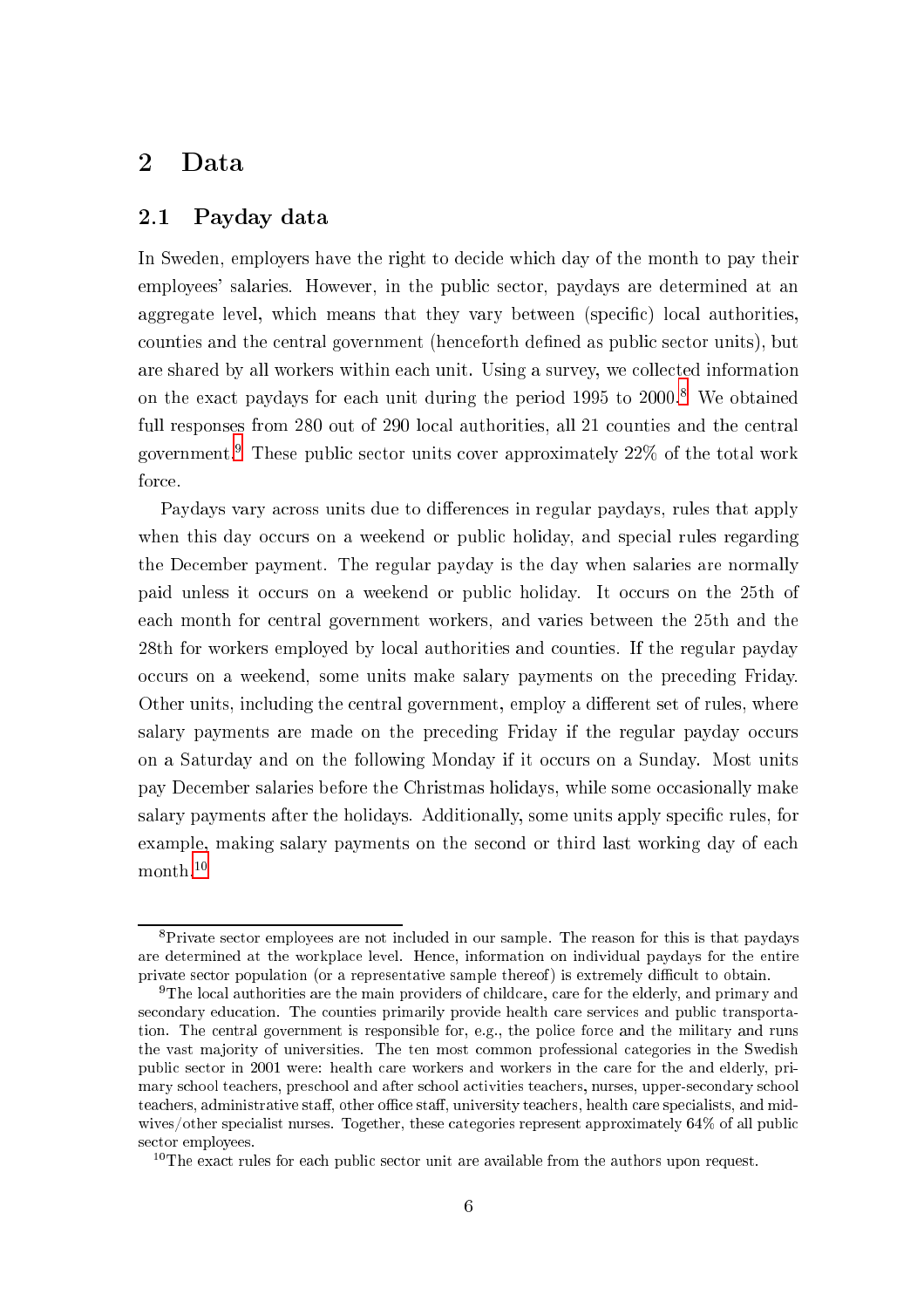|                |       |         |     |         | Day of month |         |         |        |        |
|----------------|-------|---------|-----|---------|--------------|---------|---------|--------|--------|
| Month          | 21    | 22      | 23  | 24      | 25           | 26      | 27      | 28     | 29     |
| т              |       |         |     |         | 128,261      | 54,344  | 518,587 |        |        |
| $\overline{2}$ |       |         | 527 | 239,525 |              |         | 432,507 | 24,810 |        |
| 3              |       |         |     | 203,472 |              |         | 501,642 | 62,052 | 22,123 |
| 4              |       |         |     |         | 146,728      | 80,409  | 509,689 | 62,470 |        |
| 5              |       |         |     | 145,945 |              | 608,737 |         |        | 43,109 |
| $\,6$          |       | 18,480  |     |         |              | 202,787 | 500,579 | 74,304 |        |
| 7              |       |         |     |         | 144,652      | 56,663  | 529,931 | 61,459 |        |
| 8              |       |         |     |         | 684,073      |         |         | 72,261 | 38,928 |
| 9              |       |         |     |         | 146,661      | 57,359  | 538,147 | 62,376 |        |
| 10             |       |         |     |         | 145,790      | 56,691  | 595,217 |        |        |
| 11             |       |         |     | 197,924 |              |         | 503,986 | 81,458 |        |
| 12             | 8,819 | 706,972 |     |         |              |         | 52,648  | 6,746  |        |

<span id="page-8-0"></span>**Table 1:** Number of Swedish public sector employees receiving salary payments on ea
h day of 1995.

Notes: Own calculations using employment records and the payday survey. No salaries were paid during the 1st through 20th or the 30th through the 31st of the month during this year.

The differences in payment rules result in substantial variation in actual paydays. Table [1](#page-8-0) exemplifies this by reporting the number of workers in our sample who were paid ea
h day in 1995. The variation an be illustrated by using April 1995, where it was at its lowest as none of the most ommon regular paydays (i.e. the 25th to the 28th) occurred on a weekend.  $63.8\%$  of our sample were paid on the 27th and 18.4% on 25th, reflecting the most common paydays for local authority and central government employees, respe
tively. Substantial shares of workers were also paid on the 24th (10.0%) and 26th (7.8%). The variation was even greater during those months when some of the most common regular paydays occurred on a weekend or holiday, for example December 1995, where the actual paydays varied between the 21th and 28th with no salary payments occurring between the 23th and 26th.

### 2.2 Employment records and outcomes

We link the information on unit-specific paydays to individual-level data from three nation-wide registers. We identify public sector workers through employment records. which link employers and employees on a monthly basis. The register is based on tax records and links each individual to all employers from which (s) he receives any kind of cash transfer during any specific month. The cash transfers mostly consist of labor in
ome, but also in
lude so
ial insuran
e s
hemes paid for by the employer, such as short-term sick leave insurance. Using sector codes and geographical information, we link the employment records to each separate public sector unit and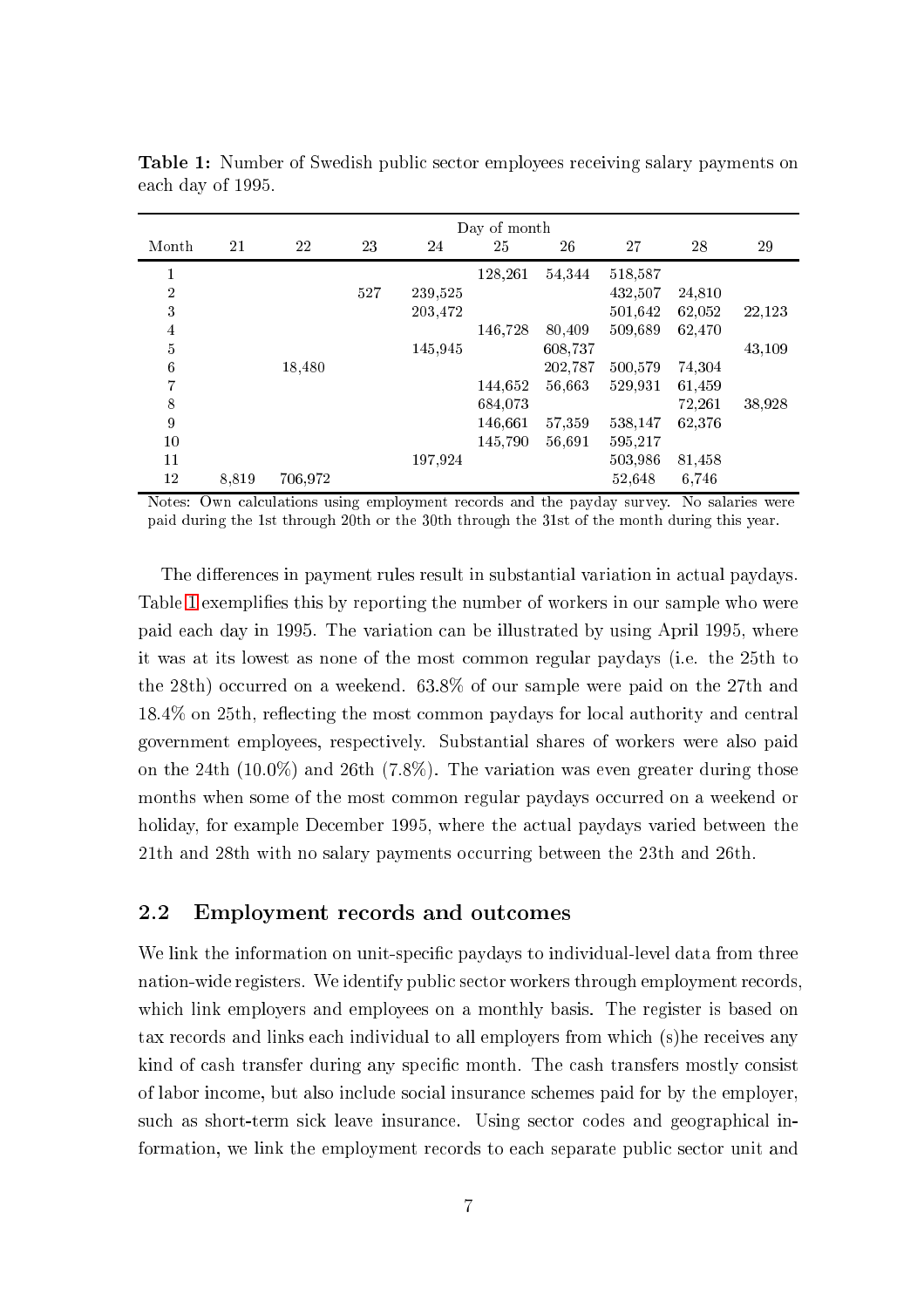to our survey information on paydays. We in
lude individuals in the data starting from their second month working for the same employer, thus ruling out one-month work-spells. In order to primarily connect each individual to the salary payment that affects him or her the most, individuals are connected to employers from the 10th of the month where they re
eive their salary to the 9th of the following month, i.e. a person employed in unit x between January 1st and April 30th is linked to unit x between January 10th and May 9th in our data. We further ex
lude individuals with multiple employers, as they may receive salary payments on several occasions ea
h month.

The resulting sample, des
ribed in Table [2,](#page-9-0) onsists of 846,916 individuals employed in 298 of the 312 existing public sector units. 55% of the workers are employed by a local authority, while  $28\%$  and  $16\%$  are employed by a county and the central government respectively. The size of the units varies according to the government level and between individual ounties and lo
al authorities. The entral government is the largest individual employer, while counties are on average larger than lo
al authorities. The individuals in our sample are of working age (18-66) and heterogeneous.

|                     | All units<br>(1) | Central<br>government<br>$\left( 2\right)$ | Counties<br>(3) | Local<br>authorities<br>(4) |
|---------------------|------------------|--------------------------------------------|-----------------|-----------------------------|
| $\#$ Units          | 298              | 1                                          | 24              | 273                         |
| Total $#$ employees | 846,916          | 137,720                                    | 241,128         | 467,922                     |
| Average unit size   | 2,842            | 137,720                                    | 10,047          | 1,714                       |
| Max unit size       | 137,720          | 137,720                                    | 32,564          | 16,945                      |
| Min unit size       | 187              | 137,720                                    | 961             | 187                         |
| With children 0-15  | 0.35             | 0.29                                       | 0.36            | 0.36                        |
| Male                | 0.24             | 0.57                                       | 0.17            | 0.18                        |
| Married             | 0.57             | 0.54                                       | 0.58            | 0.57                        |
| Age $<$ 35          | 0.21             | 0.22                                       | 0.18            | 0.23                        |
| Age $35-50$         | 0.41             | 0.38                                       | 0.45            | 0.39                        |
| Age $> 50$          | 0.38             | 0.4                                        | 0.36            | 0.38                        |
| Income quartile 1   | 0.15             | 0.09                                       | 0.13            | 0.17                        |
| Income quartile 2   | 0.35             | 0.15                                       | 0.34            | 0.41                        |
| Income quartile 3   | 0.3              | .32                                        | 0.33            | 0.28                        |
| Income quartile 4   | 0.21             | 0.45                                       | 0.19            | 0.15                        |
| Daily deaths        | 0.376            | 0.448                                      | 0.354           | 0.366                       |

<span id="page-9-0"></span>Table 2: Sample statisti
s

Notes: Daily deaths is daily mortality per 100,000 employees.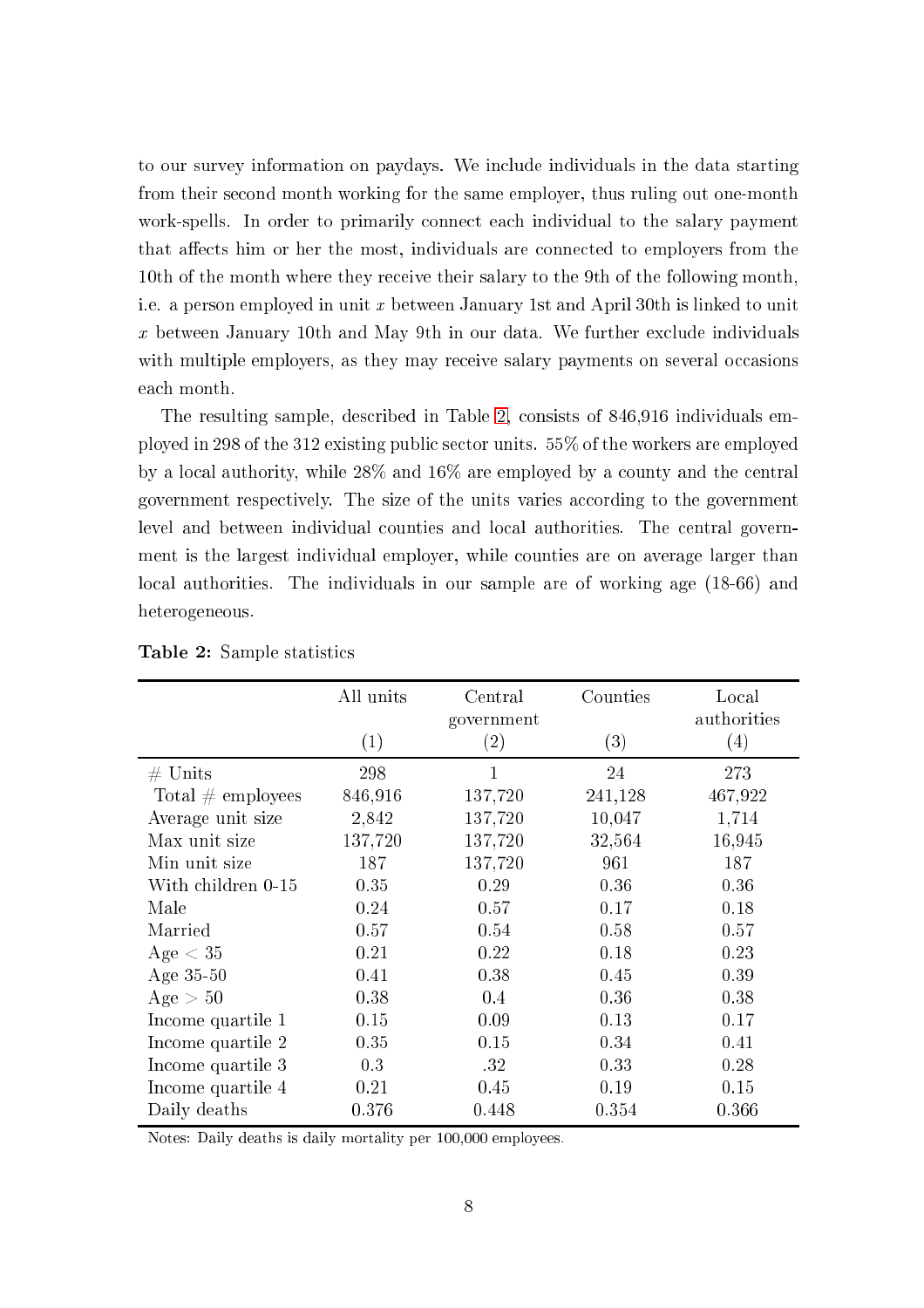Our sample generally resembles the Swedish work-for
e with the ex
eption of the fact that male workers are under-represented, amounting to 24\% of our sample compared to 52% of the total work force. The share of male workers differs between the public sector levels;  $57\%$  of central government employees,  $17\%$  of county employees and 18% of lo
al authority employees are male. The distribution of the age of the workers and their family situation is similar across the three types of public sector units. However, incomes are on average considerably higher among central government employees than among ounty and lo
al authority workers.

We further add death records from the *National Causes of Death register* to our data, obtaining a panel with daily information on employment, salary receipt, and mortality for each individual. The death records contain information on date, place, main cause and up to 11 additional contributing causes of death (coded in accordance with the International Classification of Diseases, ICD), for all individual deaths of permanent Swedish residents. The information is provided by a medi
al do
tor or through a clinical or forensic autopsy. Using ICD9 and ICD10 codes, we create broad ause of death ategories to be analyzed separately. These ategories are based on ICD standard classifications, and include circulatory conditions, substance-related deaths, external causes, and cancer. In each cause of death category, we include all deaths where at least one of the ontributing auses registered belongs to this ategory.

|                      | Daily number of deaths | Daily deaths per 100,000<br>employees |
|----------------------|------------------------|---------------------------------------|
| Total deaths         | 2.87                   | 0.377                                 |
| Circulatory diseases | 0.83                   | 0.108                                 |
| Heart conditions     | 0.60                   | 0.079                                 |
| Stroke               | 0.19                   | 0.025                                 |
| Substance-related    | 0.19                   | 0.025                                 |
| External causes      | 0.39                   | 0.051                                 |
| Traffic fatalities   | 0.08                   | 0.011                                 |
| Suicide              | 0.18                   | 0.024                                 |
| Cancer               | 1.70                   | 0.222                                 |

<span id="page-10-0"></span>**Table 3:** Daily number of deaths. Total and by cause of death. Swedish public sector employees 1995-2000.

Notes: In each cause of death category, we include all deaths where at least one of the contributing causes registered belongs to this category. A complete list of the ICD codes used for categorization an be found in Table [A.1](#page-28-0) in the Appendix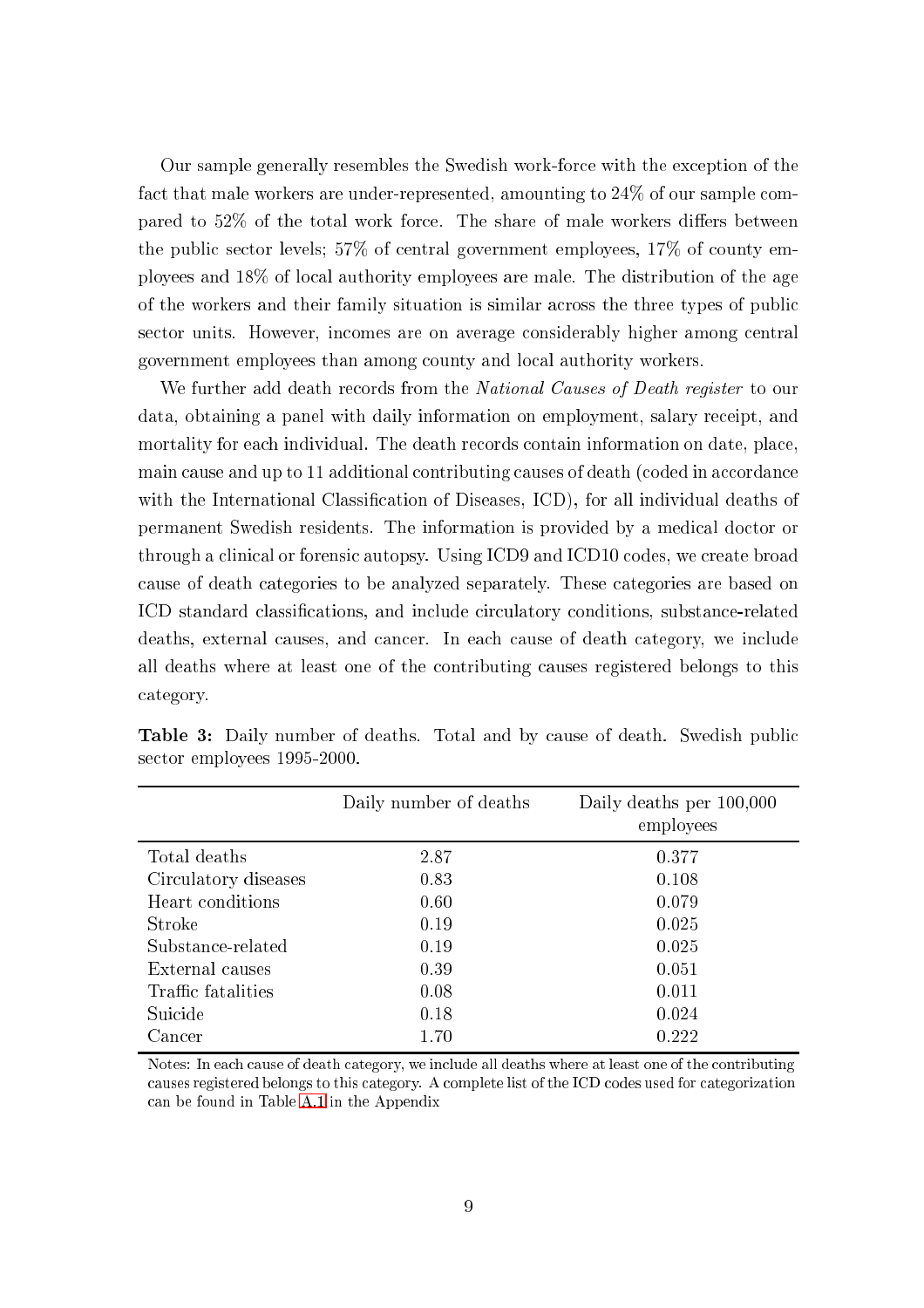We also carry out separate analyses of specific circulatory conditions, i.e. heart conditions and strokes, and specific external causes, including traffic fatalities and suicides. Table [3](#page-10-0) displays the mean daily mortality due to each of these causes. A complete list of the ICD codes used for categorization can be found in Table [A.1](#page-28-0) in the Appendix.

Finally, we add information from the *Population register* (LOUISE), which contains yearly re
ords of a ri
h set of ba
kground variables for the entire Swedish working-age (16-64) population. We use this information to divide our sample into subgroups based on in
ome, age and sex, to be analyzed separately.

### 3 Empiri
al strategy

Since all the employees in a public sector unit share the same payday, we aggregate the data, creating daily unit-level mortality averages. The reason for aggregating the data is purely practical; a data set including separate observations for each specific individual on each specific day would be too large to handle. We define our dependent variable  $y_{jt}$  as the daily unit-level mortality per 100,000 employees. Our baseline model for the mortality rate for unit  $j$  on day  $d$  in month  $s$  and year  $y$  is:

<span id="page-11-0"></span>
$$
y_{jmdy} = \nu_y + \delta_m + \mu_d + \gamma Payday_{jmdy} + \sum_{k=1}^{6} \alpha_k Weekday_{mdy}(k) + \sum_{k=1}^{5} \beta_k Special_{mdy}(k) + \varepsilon_{jmdy} \tag{1}
$$

The indicator variable  $Payday_{\text{imdy}}$  identifies the day that salaries are received. Thus,  $\gamma$  captures the mortality effect of income receipt on this day. However, if consumption behavior is the link between salary payments and mortality, the effects may not be instantaneous, but spread out over the period surrounding a payday. To identify such potential effects, we also include a set of dummy variables capturing the effects for the seven days before and after each payday.

Our baseline model controls for various seasonal effects by including an extensive set of fixed effects. We control for potential between-year and between-month differences in mortalit[y](#page-24-10) through year-fixed effects  $(\nu_y)$  and month-fixed effects  $(\delta_m)$ . There may also exist, as suggested by Evans and Moore [\(2011](#page-24-10)), an independent within-month mortality cycle, which could obscure the relationship between mortality and salary payments. We ontrol for this possibility by adding day-of-month fixed effects  $(\mu_d)$ . Additionally, salaries are paid on weekdays, and are generally paid on Fridays or Mondays when the regular payday occurs on a weekend. As this results in a disproportionate frequen
y of payments on these days, weekday patterns may obs
ure any asso
iation between salary payments and daily mortality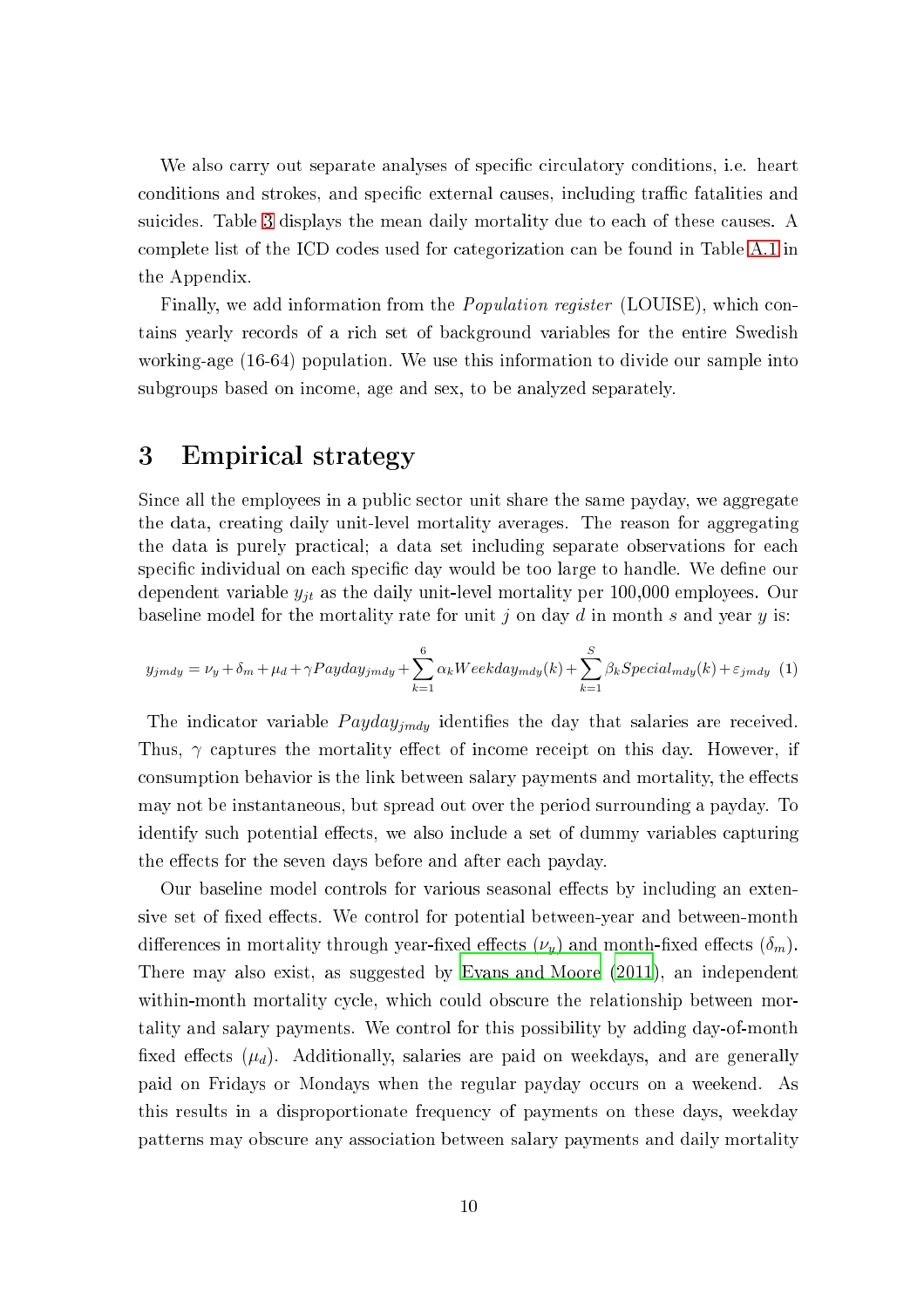rates. By adding fixed effects for each day of the week  $(Weekday(k))$ , we control for this possibility. We also include fixed effects for all public holidays and the two days preceding and two days following each holiday  $(Special(k))$ , as mortality is likely to be exceptionally high or low on these days.<sup>11</sup> In order to capture regional mortality trends and cycles, we also add interactions between the year and month dummies and public sector unit.

Model [1](#page-11-0) captures most aggregate changes in mortality rates correlated with salary payments. However, the variation in paydays across public sector units allows us to estimate an even more flexible model, including date-fixed effects, i.e. a separate fixed effect for each specific day  $(Date_{mdy})$ , to control for further events not accounted for by the seasonal and holiday-related fixed effects. Thus, the model

<span id="page-12-0"></span>
$$
y_{jmdy} = Date_{mdy} + \gamma Payday_{jmdy} + \varepsilon_{jmdy}
$$
\n<sup>(2)</sup>

controls not only for reoccurring mortality patterns, but also for additional events that orrelate with both mortality and salary payments.

Con
erning estimation details, ea
h observation is weighted by the number of employees in the specific unit. The standard errors are clustered at the public sector unit level, allowing the unit mortality rates to be correlated over time.

### 4 Results

A simple plot of mortality rates around payday reveals a sharp, non-lasting peak on the day that salaries arrive (see Figure [1\)](#page-13-0). The mean mortality is similar during the two weeks before and the two weeks after payday. The in
rease in mortality is quantified in Table [4,](#page-14-0) column 1, which displays the raw mortality differential. Mortality increases by nearly  $21\%$  on the day salaries arrive. In column 2, we control for potential seasonal effects in mortality that covary with salary payments by adding fixed effects for year, month, day of the week and special days (e.g. holidays). The estimates remain relatively unaffected, suggesting that neither weekday patterns nor annual or monthly variations are a driving for
e behind the mortality pattern around salary payments.

In column 3 of Table [4,](#page-14-0) we also control for potential within-month mortality patterns by adding day-of-month fixed effects to the regression. This increases the payday coefficient, suggesting that a general decrease in mortality around the time salaries are paid, i.e. at the end of the month, partly offsets the payday effect, causing a downward bias in the estimates provided in columns 1 and 2. Such a

<sup>&</sup>lt;sup>11</sup>The exact dates are available from the authors upon request.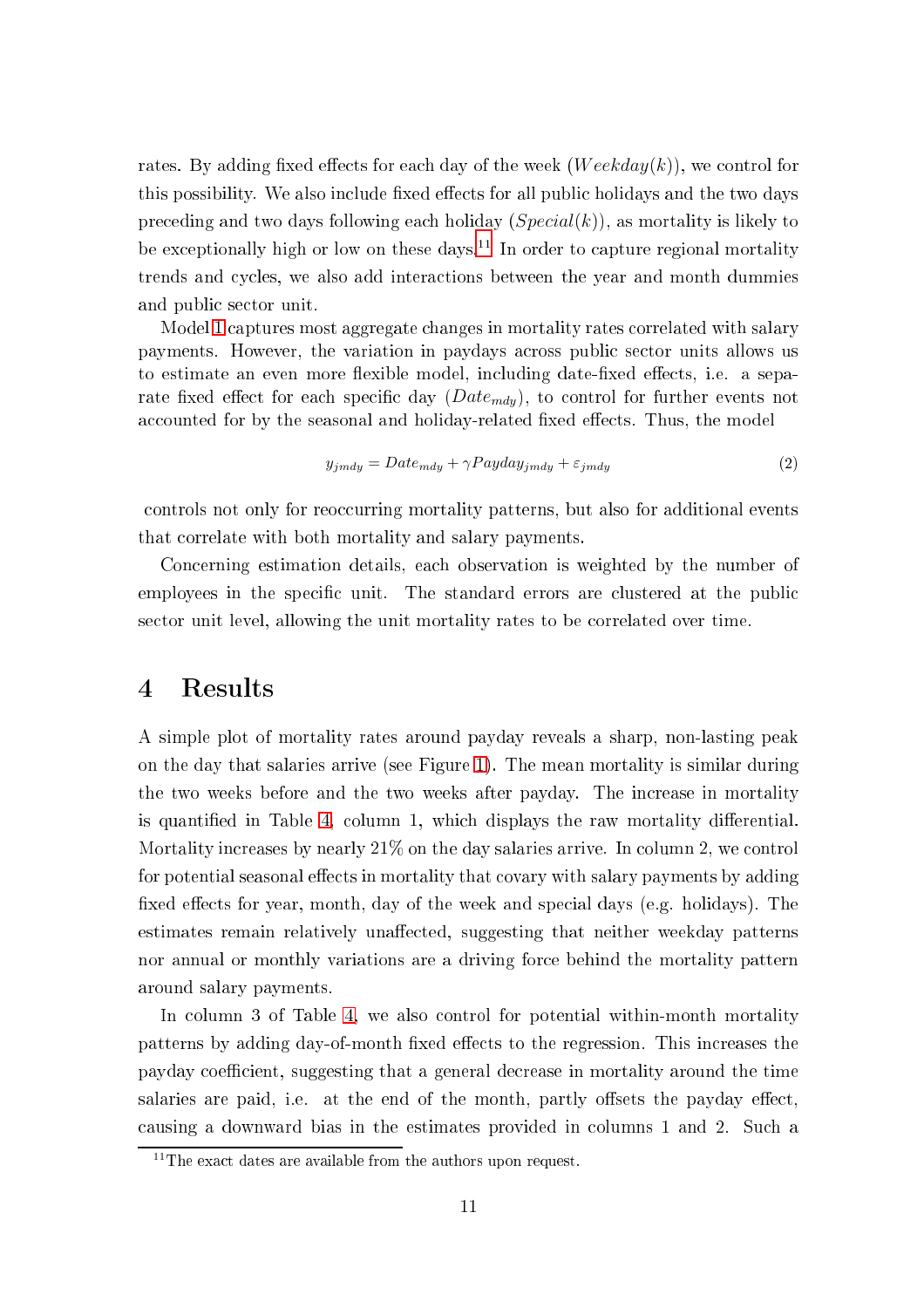<span id="page-13-0"></span>



Notes: Mortality rate for Swedish public sector employees, 1995-2000. The mortality on day 14 before payday is standardized to 100.

mortality cycle is likely to be related to a within-month behavioral pattern, possibly connected to consumption. A potential explanation is that most reoccurring monthly payments, for example, mortgages and bills, are concentrated at the end of the month, which could mitigate the mortality effects from salary receipt as less money is available for discretionary purposes. This reasoning is in line with the results found by Evans and [Moore](#page-24-10) [\(2011](#page-24-10)), who show that mortality in counties with a high proportion of military personnel is more sensitive to a mid-month than an end-of-month military pay he
k. As displayed in olumn 4, the results remain unaffected when controlling for regional mortality trends and cycles by adding interactions between the year and month dummies and public sector unit.

Our preferred specification, displayed in column 5, adds date-fixed effects in order to control not only for the cyclical or holiday-related mortality fluctuations discussed above, but also for the possibility that other days that exhibit ex
eptionally high or low mortality rates covary with paydays. The results reveal a significant 23% increase in mortality associated with payday, corresponding to 0.66 additional deaths per payday or 7.92 deaths per year in our sample. Extended to the entire Swedish working-age (18-64) population, a 23% increase in mortality corresponds to 7.98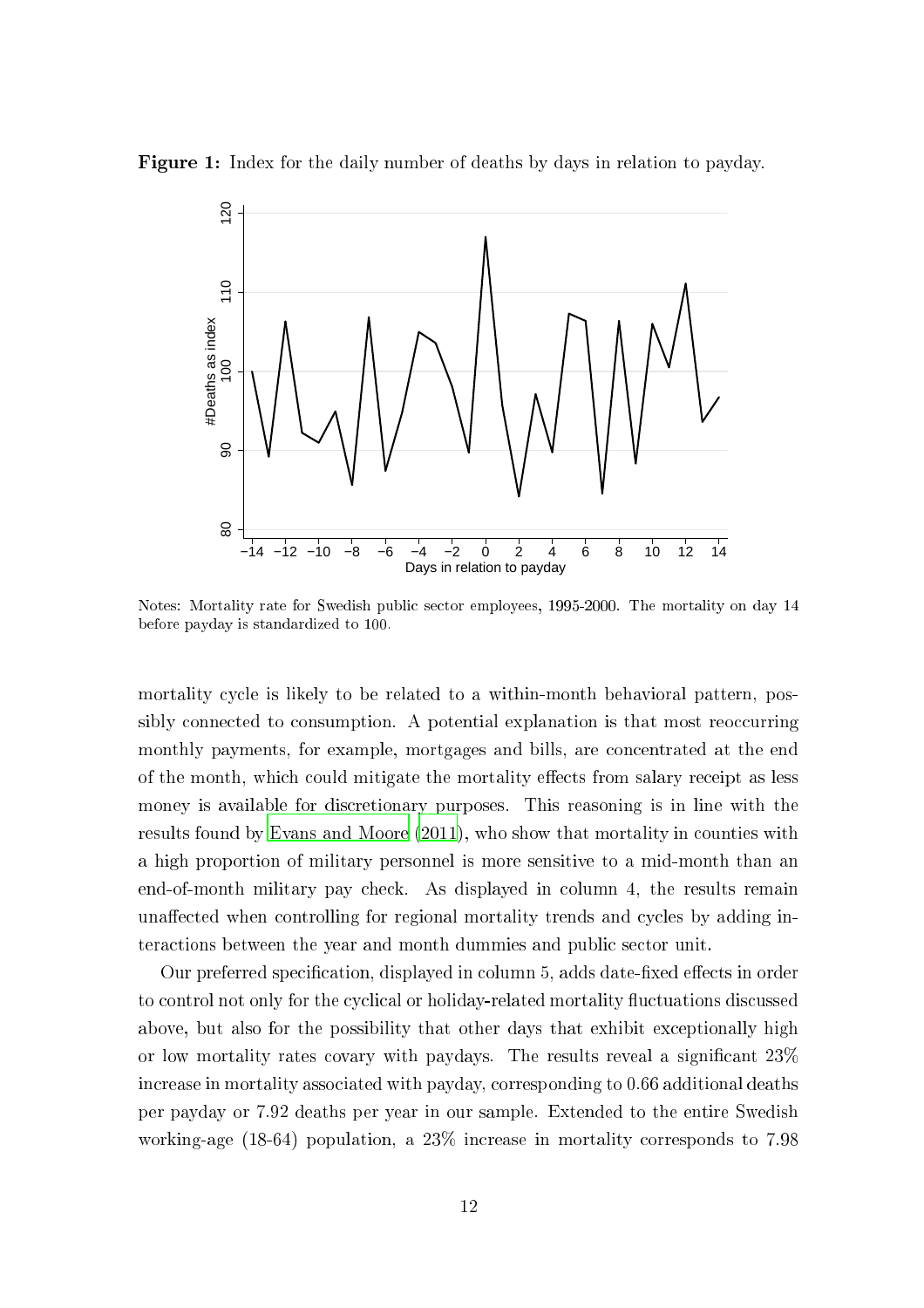|                       | (1)         | (2)         | (3)        | (4)        | (5)        |
|-----------------------|-------------|-------------|------------|------------|------------|
| Payday - 3 to 7 days  | 0.00989     | 0.00412     | $0.0520**$ | $0.0525**$ | 0.0343     |
|                       | (0.0140)    | (0.0144)    | (0.0216)   | (0.0217)   | (0.0240)   |
| Payday - 1 to 2 days  | $-0.0116$   | $-0.0169$   | 0.0403     | 0.0411     | 0.00861    |
|                       | (0.0173)    | (0.0171)    | (0.0292)   | (0.0296)   | (0.0336)   |
| Payday                | $0.0778***$ | $0.0744***$ | $0.128***$ | $0.129***$ | $0.0884**$ |
|                       | (0.0272)    | (0.0285)    | (0.0363)   | (0.0368)   | (0.0399)   |
| Payday $+1$ to 2 days | $-0.0267$   | $-0.0306$   | 0.0274     | 0.0289     | $-0.0473$  |
|                       | (0.0264)    | (0.0277)    | (0.0352)   | (0.0363)   | (0.0395)   |
| Payday $+3$ to 6 days | 0.0126      | 0.0159      | $0.0551**$ | $0.0563**$ | 0.0304     |
|                       | (0.0156)    | (0.0160)    | (0.0266)   | (0.0271)   | (0.0361)   |
|                       |             |             |            |            |            |
| Year FE               |             | Yes         | Yes        | Yes        |            |
| Month FE              |             | Yes         | Yes        | Yes        |            |
| Special FE            |             | Yes         | Yes        | Yes        |            |
| Weekday FE            |             | Yes         | Yes        | Yes        |            |
| Day of Month FE       |             |             | Yes        | Yes        |            |
| Year x Unit           |             |             |            | Yes        |            |
| Month x Unit          |             |             |            | Yes        |            |
| Date FE               |             |             |            |            | Yes        |
| Mean                  | 0.377       | 0.377       | 0.377      | 0.377      | 0.377      |
| Observations          | 620,921     | 620,921     | 620,921    | 620,921    | 620,921    |
| Public Sector Units   | 298         | 298         | 298        | 298        | 298        |

<span id="page-14-0"></span>Table 4: WLS estimates of daily mortality per 100,000 employees in relation to payday.

Notes: \*, \*\* and \*\*\* denote significance at the 10, 5 and 1 percent levels. Standard errors clustered at the public sector unit level in parentheses. Each observation is weighted by the number of employees in the specific unit. Date FE represents a separate fixed effect for each specific day.

additional deaths per payday, i.e. nearly 96 deaths per year.<sup>12</sup>

The inclusion of date-fixed effects yields non-significant coefficients on all days surrounding payday, indicating that the mortality response to salary receipt is immediate.<sup>13</sup> Thus, if the excess mortality is the result of changes in consumption behaviour, these behavioural changes seem to occur only in the very short term.

 $12$ The results are quantitatively similar for units smaller and larger than the median, although a larger variance in daily mortality for smaller units render the estimates insignificant. This suggests that the overall mortality pattern is not driven by influential observations such as a small unit which happens to have a large number of deaths on a particular day, giving rise to a very large relative mortality ratio. Table  $A.3$  in the Appendix displays the results from our preferred specification, i.e. model [2,](#page-12-0) run separately for units smaller and larger than the median.

 $13$  $13$  We obtained similar results when estimating models 1 and [2](#page-12-0) allowing for a separate effect on each of the seven days preceding and following payday, see table [A.2](#page-29-0) in the appendix.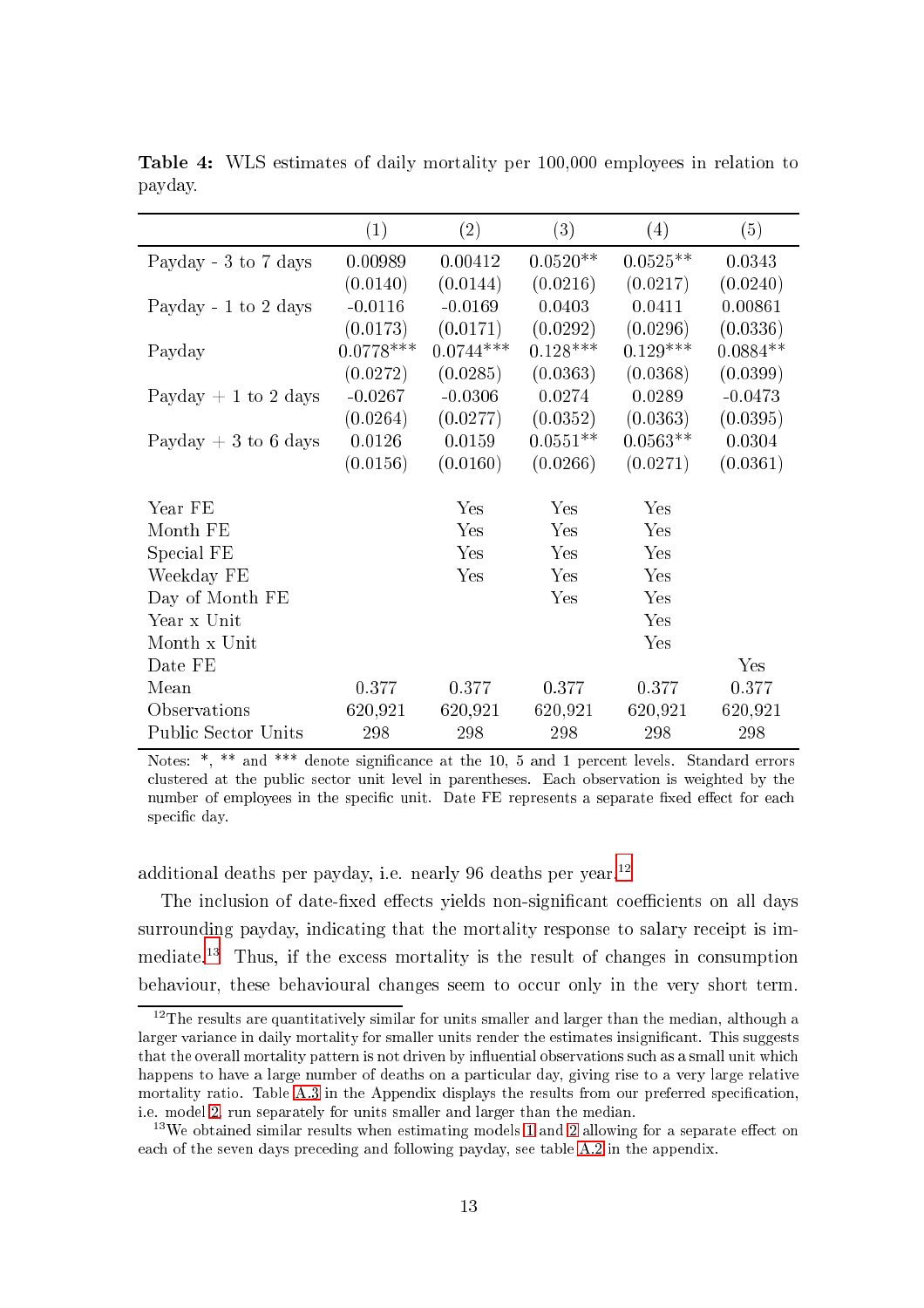This finding runs in sharp contrast to Evans and [Moore](#page-24-10)  $(2011)$ , who find that the mortality level remains raised for several days after income receipt. This discrepancy could be due to differences in payment methods; during the time period covered by our study, Swedish public sector employers used direct deposit for salary payments, whereas the payments studied by Evans and [Moore](#page-24-10)  $(2011)$ , i.e. US social security payments and military salaries, were generally made by physi
al heques during the period studied. This payment method ould potentially delay the behavioral response to income receipt, as individuals have to cash pay checks in order to access their salaries or social security benefits.

Next, we examine the immediate mortality effect displayed in Table [4](#page-14-0) in more detail. First, in Table [5,](#page-15-0) we test for mortality effects during the weekend after salary receipt, by including additional treatment indicators into model [\(2\)](#page-12-0). In column 2, we allow for a general effect during the weekend after salary receipt and in column 3 we include an additional interaction effect for weekends when the payday occurred on the pre
eding Friday. The results from this exer
ise show no eviden
e of an in
rease in mortality during the weekend after salary payments. This is true regardless of whether salaries are paid on a Friday or earlier during the week.

|                                 | $\left( 1\right)$ | $\left( 2\right)$ | (3)        |
|---------------------------------|-------------------|-------------------|------------|
| Payday                          | $0.0884**$        | $0.0979**$        | $0.0976**$ |
|                                 | (0.0399)          | (0.0383)          | (0.0387)   |
| Weekend after payday;           |                   |                   |            |
| Payday on Friday same week      |                   |                   | 0.0101     |
|                                 |                   |                   | (0.0638)   |
| Weekend after payday;           |                   |                   |            |
| Payday during Mon-Fri same week |                   | $-0.0701$         | $-0.0743$  |
|                                 |                   | (0.0800)          | (0.0941)   |
| Date FE                         | Yes               | Yes               | Yes        |
| Mean                            | 0.377             | 0.377             | 0.377      |
| Observations                    | 620,921           | 620,921           | 620,921    |
| Public Sector Units             | 298               | 298               | 298        |

<span id="page-15-0"></span>Table 5: WLS estimates of daily mortality per 100,000 employees during the weekend after salary re
eipt.

Notes: \*, \*\* and \*\*\* denote significance at the 10, 5 and 1 percent levels. Standard errors clustered at the public sector unit level in parentheses. Each observation is weighted by the number of employees in the specific unit. Date FE represents a separate fixed effect for each specific day. "Paid on Friday same week" is an indicator for the weekend after salary receipt given that payday occurred on a Friday. "Paid during Mon-Fri same week" is an indicator for the weekend after salary receipt regardless of which day of the week salary was received.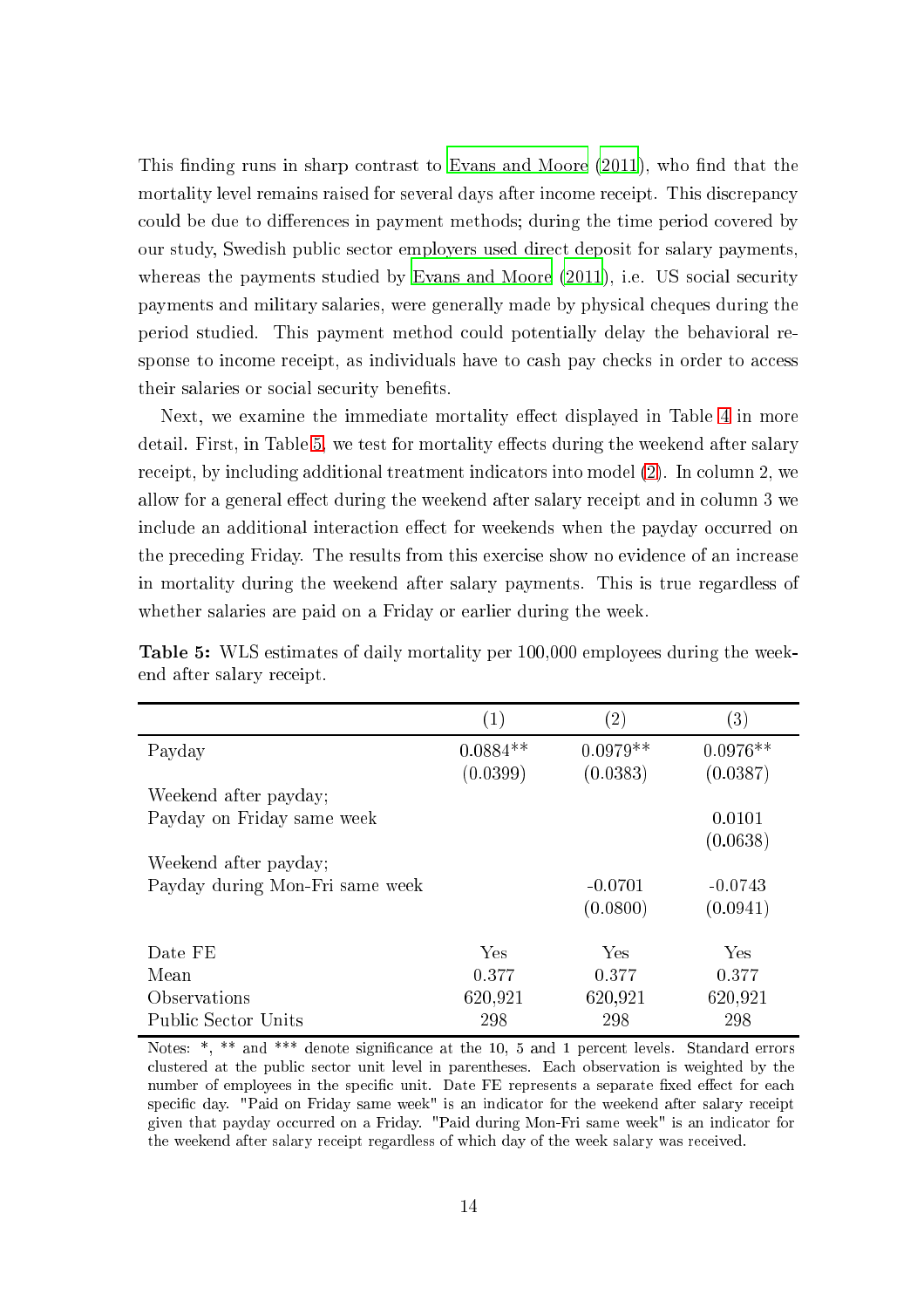Second, in Table [6](#page-16-0) we examine whether the mortality response depends on which day of the week salaries are received. Using Monday as our reference category, we add interactions between the payday indicator and dummies representing the other days of the week (i.e. Tuesday to Friday) to model [\(2\)](#page-12-0). Our results reveal no significant differences to the mortality response depending on which day of the week salaries are re
eived. This suggests that the over-all mortality response does not vary due to differences in for example habits and access to health care over the ourse of the week.

|                     | (1)        | $\left( 2\right)$ |  |
|---------------------|------------|-------------------|--|
| Payday              | $0.0884**$ | 0.0469            |  |
|                     | (0.0399)   | (0.0585)          |  |
| Payday on Tuesday   |            | 0.151             |  |
|                     |            | (0.150)           |  |
| Payday on Wednesday |            | 0.102             |  |
|                     |            | (0.0765)          |  |
| Payday on Thursday  |            | $-0.0307$         |  |
|                     |            | (0.0811)          |  |
| Payday on Friday    |            | 0.0166            |  |
|                     |            | (0.0790)          |  |
|                     |            |                   |  |
| Date FE             | Yes        | Yes               |  |
| Mean                | 0.377      | 0.377             |  |
| Observations        | 620,921    | 620,921           |  |
| Public Sector Units | 298        | 298               |  |

<span id="page-16-0"></span>Table 6: WLS estimates of daily mortality per 100,000 employees in relation to payday. Heterogeneous effects of a payday occurring on different days of the week.

Notes: \*, \*\* and \*\*\* denote significance at the 10, 5 and 1 percent levels. Standard errors clustered at the public sector unit level in parentheses. Each observation is weighted by the number of employees in the specific unit. Date FE represents a separate fixed effect for each specific day. The reference day is Monday.

### 4.1 Harvesting

The implications of the results reported above depend largely on whether the excess mortality around salary receipt is mainly due to additional premature deaths, which would not otherwise have taken pla
e, or whether it is a result of harvesting, i.e. a displacement of the deaths of frail individuals by a few days.<sup>14</sup> If harvesting is the

<sup>&</sup>lt;sup>14</sup>Evans and Moore [\(2011\)](#page-24-10) show evidence of harvesting in connection with infrequent income receipt. However, the existence of harvesting in connection to expected and periodical income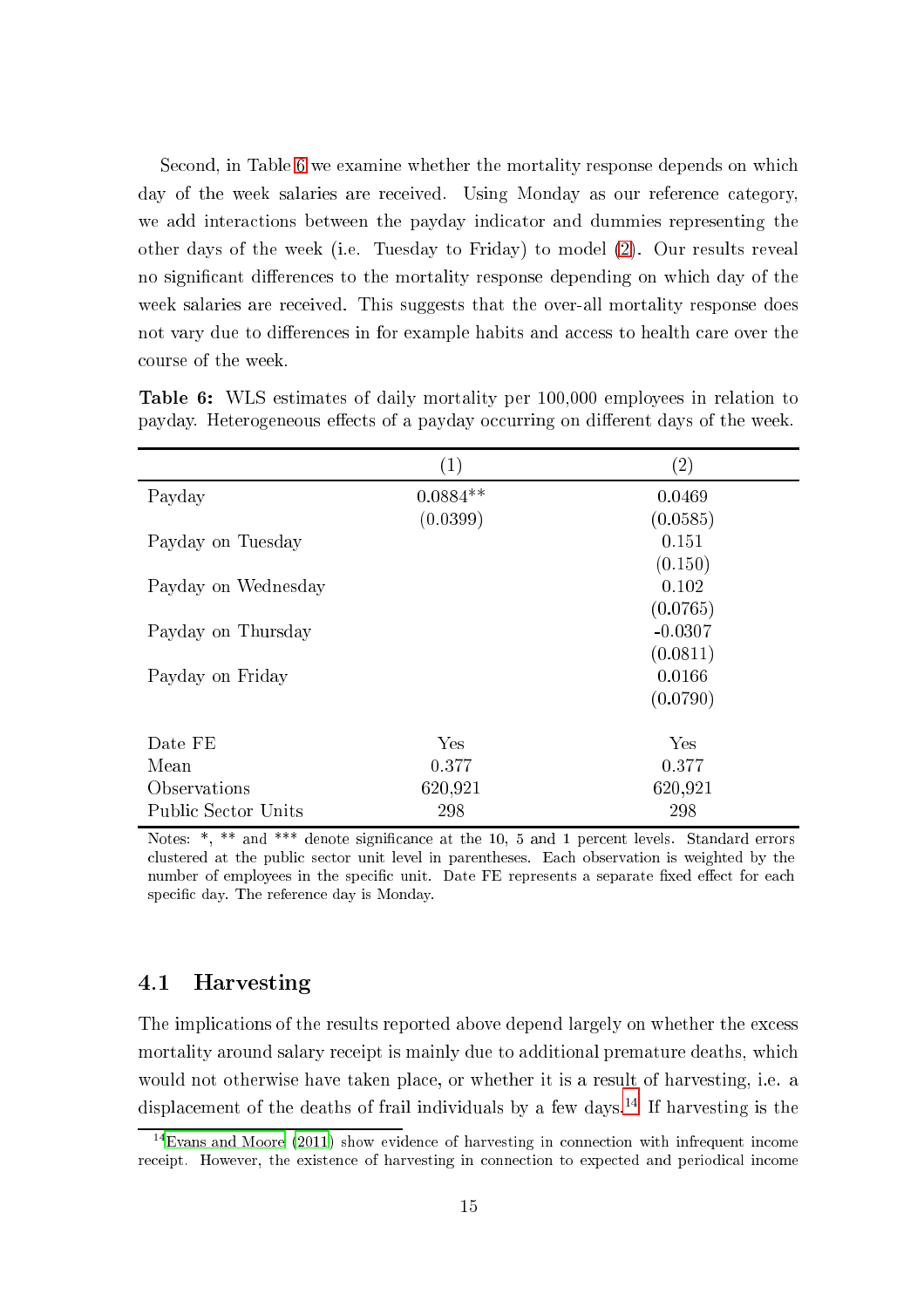main for
e behind ex
ess mortality around payday, an in
rease in mortality rates shortly after the income receipt would be offset by a subsequent decline. As shown in Table [4,](#page-14-0) no su
h pattern exists around the time of salary payments, suggesting that the increase in mortality around salary receipt is not a mere displacement of deaths, but mainly consists of additional premature deaths.<sup>15,16</sup>

### 4.2 Mortality hannels - analysis by ause of death

By investigating the hannels that onne
t salary re
eipt to mortality, we assess the mechanisms behind the mortality response. If an increase in activity is the link between salary receipt and mortality, the excess mortality is likely to consist of deaths due to a
tivity-related auses hara
terized by a short spa
e of time from onset to death, such as heart attacks, strokes and external causes, rather than long-term, slowly progressing illnesses. We also investigate the responsiveness of substance-related mortality to salary receipt.

Table [7](#page-18-0) reports the results from model [2,](#page-12-0) which includes date-fixed effects, run separately for certain broad cause of death categories. Column 1 is identical to column 4 in Table [4,](#page-14-0) representing all causes of death. Column 2 presents the results for mortality due to circulatory conditions, such as strokes and heart attacks. We find that mortality due to circulatory conditions increases by  $66\%$  on the day salaries are received. The increase corresponds to approximately 83% of the entire mortality response and applies to both heart conditions and strokes, which increase by 66.7% and 118.8% respe
tively (see olumns 3 and 4).

Column 5 displays results for substance-related deaths. The coefficients on payday and the subsequent days show no evidence of substance-related mortality inreasing following in
ome re
eipt. This ontradi
ts the results found by Evans and [Moore](#page-24-10)  $(2011)$  for social security recipients and by, for example, [Verhuel](#page-27-6) *et al.* [\(1997\)](#page-27-6), [Riddell](#page-26-11) and Riddell [\(2006\)](#page-26-11) and [Dobkin](#page-24-9) and Puller [\(2007](#page-24-9)) for welfare clients and drug users. It is possible that the discrepancy between the studies is due to sample differences. As all individuals in our sample are currently employed, they may be less likely to suffer from grave addiction than the non-employed individuals in earlier studies, which reduces the occurrence of substance-related deaths. Additionally, due to their rel-

re
eipt has not, to our knowledge, been explored.

<sup>&</sup>lt;sup>15</sup>However, it is also worth noting that such a pattern may arise if a decline in mortality following a harvesting effect on the actual payday offsets an increase in additional premature deaths during the days following payday.

 $16$  $16$ The results remain similar when estimating models 1 and [2](#page-12-0) allowing for a separate effect on ea
h of the seven days pre
eding and following payday, see Table [A.2](#page-29-0) in the Appendix.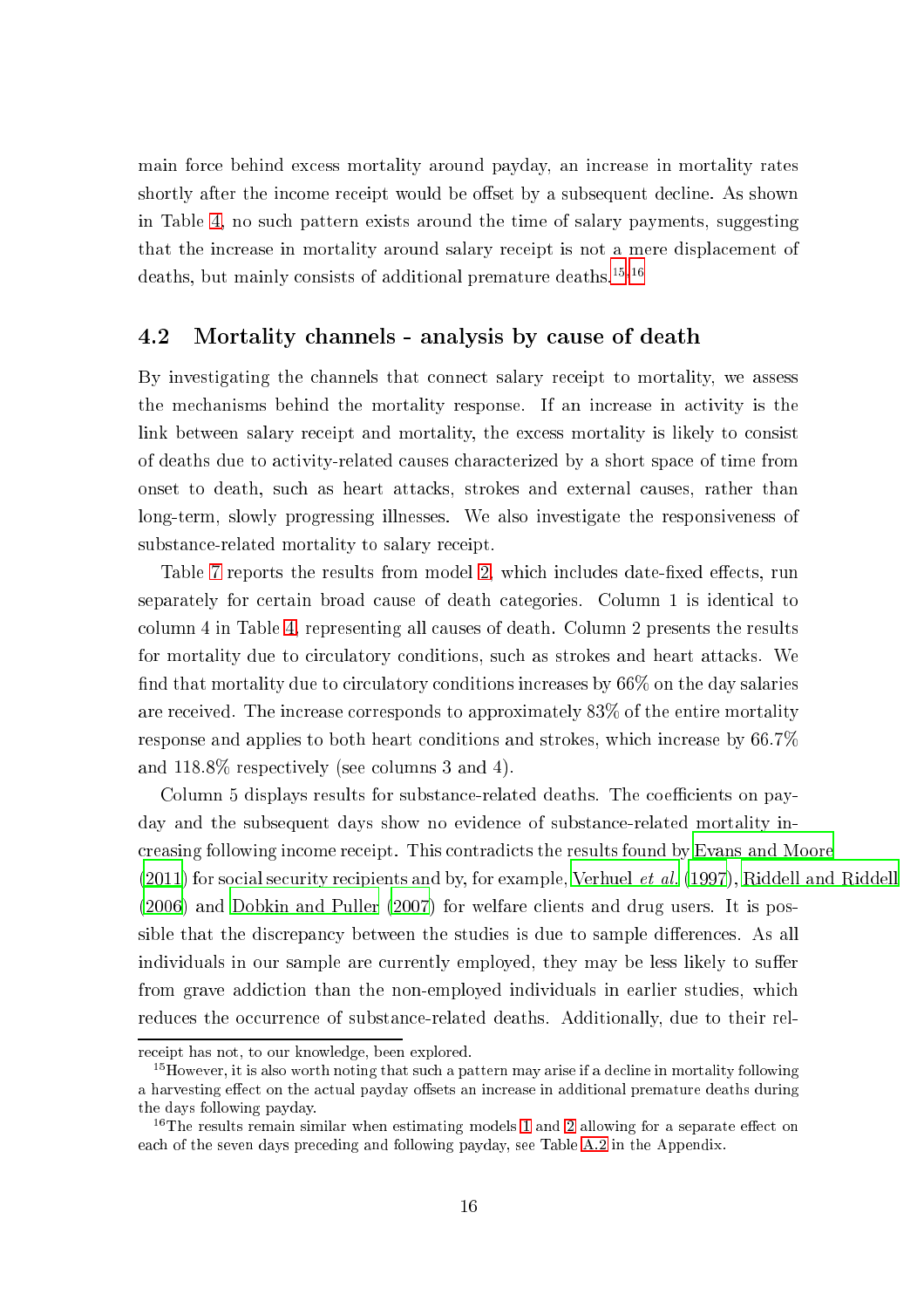|                       | All         | Circulatory | Heart       | <b>Strokes</b> | Substance-  |
|-----------------------|-------------|-------------|-------------|----------------|-------------|
|                       | deaths      |             | condi-      |                | related     |
|                       |             |             | tions       |                |             |
|                       | (1)         | (2)         | (3)         | (4)            | (5)         |
| Payday - 3 to 7 days  | 0.0343      | 0.00711     | 0.0117      | 0.00673        | 0.00231     |
|                       | (0.0240)    | (0.0137)    | (0.0120)    | (0.00645)      | (0.00746)   |
| Payday - 1 to 2 days  | 0.00861     | 0.0110      | $0.0300*$   | 0.00605        | $-0.00131$  |
|                       | (0.0336)    | (0.0206)    | (0.0172)    | (0.00835)      | (0.00863)   |
| Payday                | $0.0884**$  | $0.0715***$ | $0.0527***$ | $0.0297**$     | $-0.000818$ |
|                       | (0.0399)    | (0.0261)    | (0.0194)    | (0.0124)       | (0.0107)    |
| Payday $+1$ to 2 days | $-0.0473$   | $-0.0184$   | $-0.0102$   | 0.0146         | $-0.00767$  |
|                       | (0.0395)    | (0.0218)    | (0.0182)    | (0.00960)      | (0.00862)   |
| Payday $+3$ to 6 days | 0.0304      | 0.0278      | 0.0252      | $0.0117*$      | $-0.000379$ |
|                       | (0.0361)    | (0.0216)    | (0.0188)    | (0.00604)      | (0.00604)   |
|                       |             |             |             |                |             |
| Means                 | 0.377       | 0.108       | 0.079       | 0.025          | 0.025       |
| Observations          | 620,921     | 620,921     | 620,921     | 620,921        | 620,921     |
| Public Sector Units   | 298         | 298         | 298         | 298            | 298         |
|                       | External    | Traffic     | Suicide     | Cancer         |             |
|                       | (6)         | (7)         | (8)         | (9)            |             |
| Payday - 3 to 7 days  | $-0.000529$ | $0.00759**$ | $-0.0161**$ | 0.0346         |             |
|                       | (0.00976)   | (0.00307)   | (0.00731)   | (0.0219)       |             |
| Payday - 1 to 2 days  | $-0.00451$  | $0.00887**$ | $-0.0102$   | 0.00320        |             |
|                       | (0.0112)    | (0.00390)   | (0.0109)    | (0.0263)       |             |
| Payday                | $-0.00976$  | 0.00635     | $-0.0120*$  | 0.0275         |             |
|                       | (0.0142)    | (0.00510)   | (0.00729)   | (0.0321)       |             |
| Payday $+1$ to 2 days | $-0.0142$   | 0.00492     | $-0.0146$   | $-0.0329$      |             |
|                       | (0.0114)    | (0.00625)   | (0.00930)   | (0.0306)       |             |
| Payday $+3$ to 6 days | $-0.00536$  | 0.00512     |             | 0.0124         |             |
|                       |             |             | $0.0172***$ |                |             |
|                       | (0.00813)   | (0.00468)   | (0.00550)   | (0.0264)       |             |
| Means                 | 0.051       | 0.011       | 0.024       | 0.222          |             |
| Observations          | 620,921     | 620,921     | 620,921     | 620,921        |             |
| Public Sector Units   | 298         | 298         | 298         | 298            |             |
|                       |             |             |             |                |             |

<span id="page-18-0"></span>Table 7: WLS estimates of daily mortality per 100,000 employees in relation to payday. Total mortality and by ause of death.

Notes: \*, \*\* and \*\*\* denote significance at the 10, 5 and 1 percent levels. Standard errors clustered at the public sector unit level in parentheses. In each specification the number of observations is 620,921. Each observation is weighted by the number of employees in the specific unit. All models include separate fixed effect for each specific day. In each cause of death ategory, we in
lude all deaths where at least one of the ontributing auses registered belongs to this category. A complete list of the ICD codes used for categorization can be found in appendix [5,](#page-28-1) table [A.1.](#page-28-0)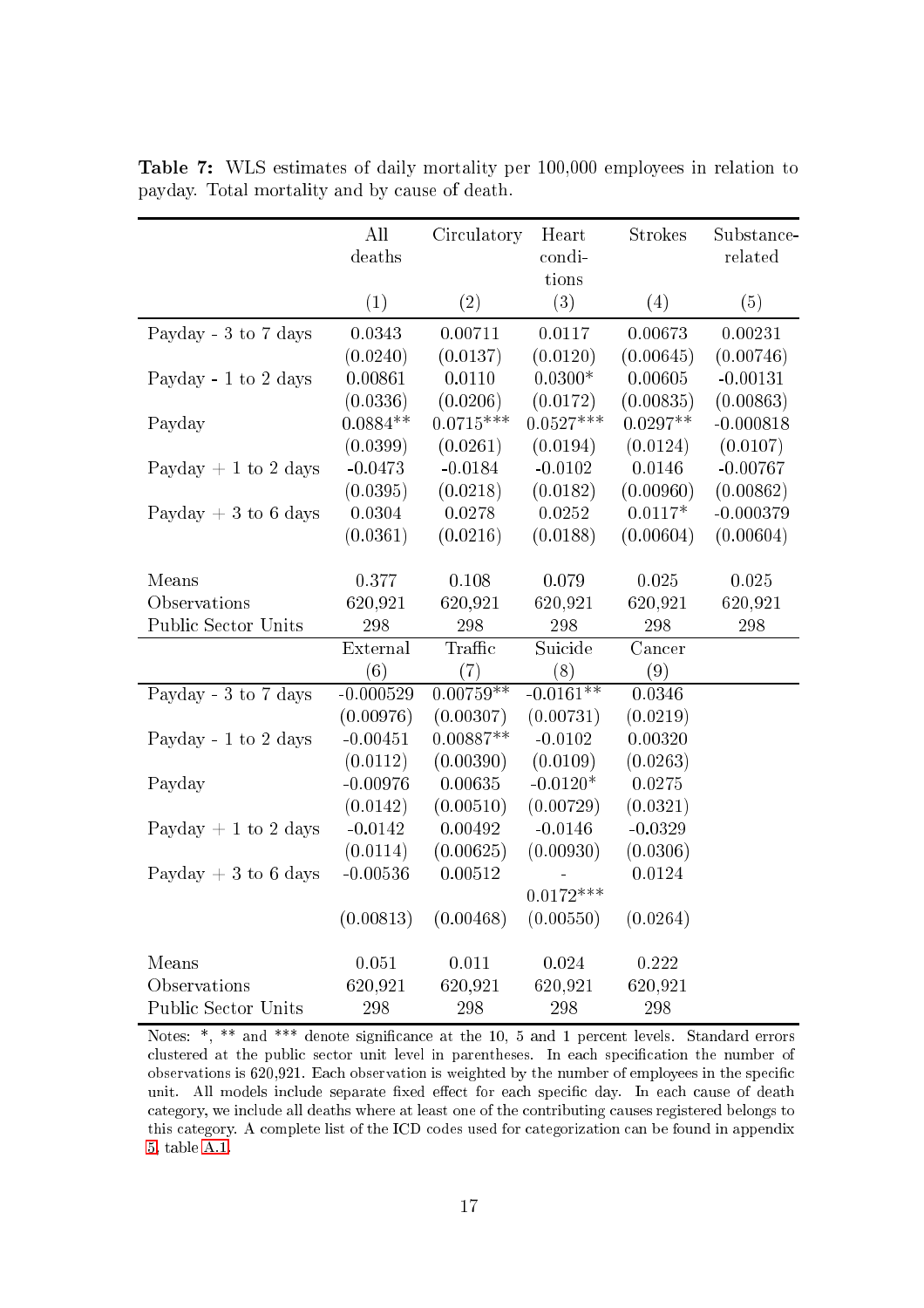atively higher in
omes, the individuals in our sample may be less likely than for example welfare clients and retirees to exhibit a substance consumption behavior that is very sensitive to in
ome re
eipt.

Column 6 shows the estimates for external causes of death, such as accidents, homicides and suicides. The estimates are negative and insignificant, indicating that external auses is not the driving for
e behind the ex
ess mortality in our sample. Similarly, we find no significant effects of salary payments on traffic fatalities (column 7). Also, mortality due to sui
ide (
olumn 8) does not seem to in
rease following salary payments.

Finally, we use cancer deaths as a placebo test, as deaths belonging to this category are unlikely to be affected by activity. As expected, we do not find any patterns related to the timing of salary receipt, as shown in Table [7,](#page-18-0) column 9.

### 4.3 Heterogeneous effects by age, income and sex

An additional indication of the mechanisms linking salary receipt to mortality could be obtained by studying between-group differences in mortality responsiveness to salary receipt. If consumption activity is the link between income receipt and mortality, this responsiveness is likely to vary between groups due to differences in onsumption smoothing and risk-taking behavior. To this end we use our preferred model including date-fixed effects (i.e. model [2\)](#page-12-0), using the daily unit-level mortality for each subgroup, rather than the total unit-level mortality, as our outcome variable.

First, different-age individuals are likely to respond differently to income receipt due to differences in, for example, current health stocks or the volatility of consumption behavior. The results displayed in Table [8,](#page-20-0) olumns 1-3, show that the ex
ess mortality on payday is substantially higher for younger than for older workers. For the  $16-35$  age group, mortality increases by a statistically significant  $125\%$ on the day salaries arrive, ompared to a 29% in
rease for workers over the age of 50. Conversely, the mortality rate for workers aged 36-50 de
lines during the days after salaries are re
eived.

Our results are in line with the findings in Evans and [Moore](#page-24-10)  $(2011)$ . Comparing social security recipients to working-age populations in counties with a high military presence, and comparing different-age social security recipients, the authors find that the asso
iation between mortality and in
ome re
eipt is stronger for younger adults. Evans and [Moore](#page-24-10) [\(2011\)](#page-24-10) suggest that the differences between age groups reflect more variable activity levels and a larger fraction of deaths due to acute causes for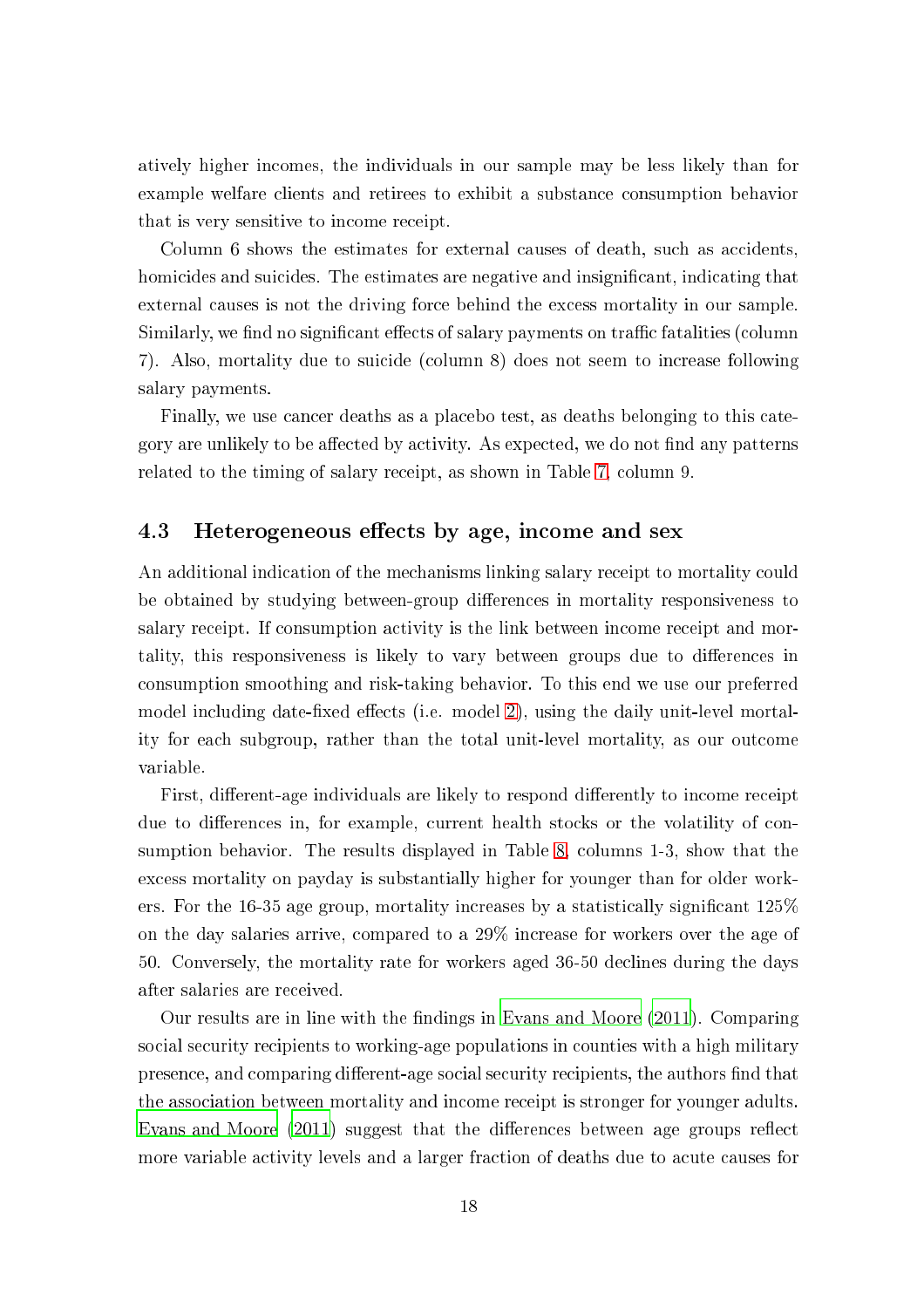|                          | Aged         | Aged           | Aged       | Female         | Male      |
|--------------------------|--------------|----------------|------------|----------------|-----------|
|                          | $16 - 35$    | $36 - 50$      | 51-66      | workers        | workers   |
|                          | (1)          | (2)            | (3)        | (4)            | (5)       |
|                          |              |                |            |                |           |
| Payday - 3 to 7 days     | $-0.0155$    | 0.0462         | 0.0494     | 0.0289         | 0.0867    |
|                          | (0.0295)     | (0.0284)       | (0.0569)   | (0.0512)       | (0.0764)  |
| Payday - 1 to 2 days     | $-0.0161$    | $-0.0540$      | 0.0867     | $-0.0296$      | $0.164**$ |
|                          | (0.0329)     | (0.0445)       | (0.0747)   | (0.0478)       | (0.0810)  |
| Payday                   | $0.0785**$   | $-0.0209$      | $0.215**$  | $0.0967*$      | $0.182*$  |
|                          | (0.0398)     | (0.0437)       | (0.0945)   | (0.0565)       | (0.0942)  |
| Payday $+1$ to 2 days    | 0.0155       | $-0.0855**$    | $-0.0410$  | $-0.0213$      | $-0.0540$ |
|                          | (0.0429)     | (0.0355)       | (0.0860)   | (0.0430)       | (0.100)   |
| Payday $+3$ to 6 days    | 0.0218       | $-0.0223$      | 0.0933     | $-0.00513$     | 0.122     |
|                          | (0.0317)     | (0.0263)       | (0.0933)   | (0.0346)       | (0.0849)  |
|                          |              |                |            |                |           |
| Means                    | 0.0628       | 0.194          | 0.749      | 0.325          | 0.537     |
| Observations             | 620,890      | 620,921        | 620,921    | 620,921        | 620,890   |
| Public Sector Units      | 298          | 298            | 298        | 298            | 298       |
|                          | Income       | Income         | Income     | Income         |           |
|                          | Quartile     | Quartile       | Quartile   | Quartile       |           |
|                          | $\mathbf{1}$ | $\overline{2}$ | 3          | $\overline{4}$ |           |
|                          | (6)          | (7)            | (8)        | (9)            |           |
| Payday - $3$ to $7$ days | 0.142        | 0.0379         | 0.00378    | 0.0324         |           |
|                          | (0.187)      | (0.0681)       | (0.0277)   | (0.0255)       |           |
| Payday - 1 to 2 days     | $-0.152$     | 0.106          | $0.0664**$ | $-0.0659**$    |           |
|                          | (0.235)      | (0.0756)       | (0.0298)   | (0.0283)       |           |
| Payday                   | 0.378        | $0.134*$       | 0.00286    | $-0.0381$      |           |
|                          | (0.260)      | (0.0754)       | (0.0367)   | (0.0527)       |           |
| Payday $+1$ to 2 days    | $-0.309$     | $-0.0233$      | 0.0349     | $-0.0531$      |           |
|                          | (0.227)      | (0.0873)       | (0.0323)   | (0.0326)       |           |
| Payday $+3$ to 6 days    | 0.0116       | 0.0308         | 0.0242     | 0.0404         |           |
|                          | (0.192)      | (0.0563)       | (0.0257)   | (0.0263)       |           |
|                          |              |                |            |                |           |
| Means                    | 1.615        | 0.269          | 0.091      | 0.097          |           |
| Observations             | 620,921      | 620,921        | 620,921    | 620,890        |           |
| Public Sector Units      | 298          | 298            | 298        | 298            |           |

<span id="page-20-0"></span>Table 8: WLS estimates of daily mortality per 100,000 employees in relation to payday. Total and by subgroup.

Notes: \*, \*\* and \*\*\* denote significance at the 10, 5 and 1 percent levels. Standard errors clustered at the public sector unit level in parentheses. Each observation is weighted by the number of employees in the specific unit. All models include separate fixed effect for each specific day.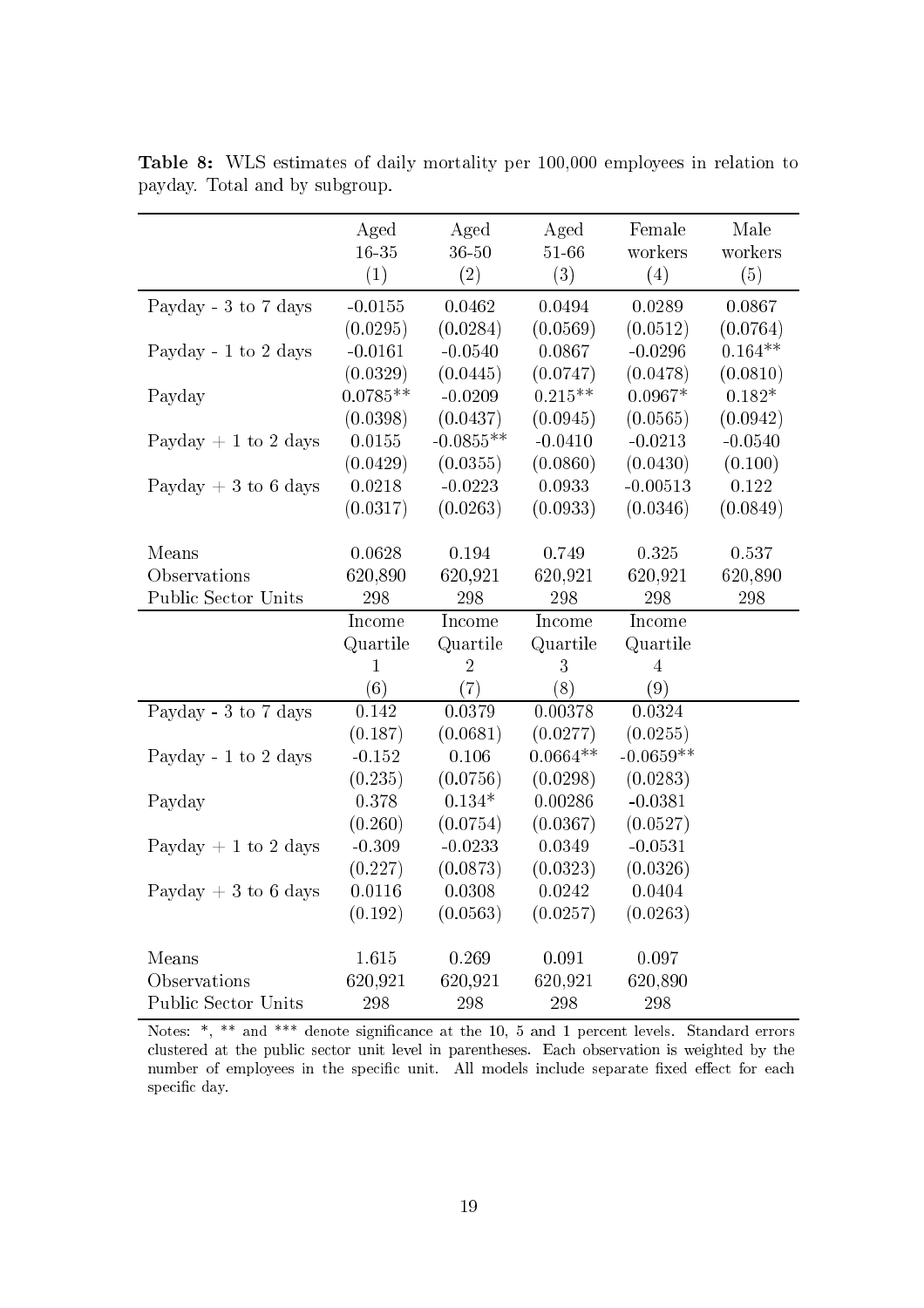younger individuals. However, the large difference in mortality responses between middle-age and older workers displayed in Table [8](#page-20-0) also indicates a greater sensitivity to changes in activity levels among older workers. Taken together with the increase in mortality due to circulatory diseases following salary payments, the substantial mortality increase among older individuals suggests that a large share of the excess mortality occurs among individuals with pre-existing health conditions. However, since we find that the excess mortality does not appear to be a mere displacement of deaths that would have happened shortly anyway, our results suggest that the deceased individuals may have been prone to for example heart attacks or strokes. but that their deaths would not have happened in the near future, had it not been for income receipt. A possible explanation for the decline in mortality on the days following income receipt for 36 to 50-year-old workers is that the relief of economic stress and/or the onsumption of health-promoting goods dominate the positive mortality effects of increased activity and unhealthy consumption for this group.<sup>17</sup>

Second, liquidity constraints may pose restrictions on consumption smoothing, which may in turn increase mortality responsiveness. If this is the case, the excess mortality around salary payments is likely to differ across income brackets, with lowincome individuals displaying the greatest mortality effects. The results presented in Table [8,](#page-20-0) columns 6-9, show that this is the case in our population. We find an increase in mortality on the day salaries arrive for the two lower income quartiles, although statistically insignificant in the lowest quartile, possibly due to a small sample size. For the second quartile, mortality increases by a statistically significant  $50\%$  on payday. We do not find any mortality effects of salary receipt for the two higher income quartiles.<sup>18,19</sup> Taken together, these results suggest that liquidity constraints pose restrictions on income smoothing, which leads to an increase in a
tivity levels with a subsequent in
rease in mortality when salaries are paid.

Third, it is possible that mortality responses to salary receipt differ between the sexes, due to differences in, for example, consumption smoothing and general risk-

<sup>&</sup>lt;sup>17</sup>Many individuals belonging to the  $36-50$  age group have young children living at home, causing a strain on the household e
onomy and redu
ing the possibility of unhealthy onsumption patterns. This appears as a credible explanation for the reduction in mortality following income receipt for this group. However, separate estimations of models [1](#page-11-0) and [2](#page-12-0) on workers with and without 0-15 year-old children did not reveal any significant differences in mortality patterns around income re
eipt between parents and non-parents.

<sup>&</sup>lt;sup>18</sup>The lower income quartiles include a larger share of younger employees than the higher quartiles, suggesting that the difference in responsiveness may be partly due to age rather than income differentials. However, weighting the observations to correct for the differing age distributions yields results similar to those presented in Table [8.](#page-20-0)

<sup>&</sup>lt;sup>19</sup>The differential responsiveness may not only be due to differences in liquidity, but may also reflect between-group differences in time preferences.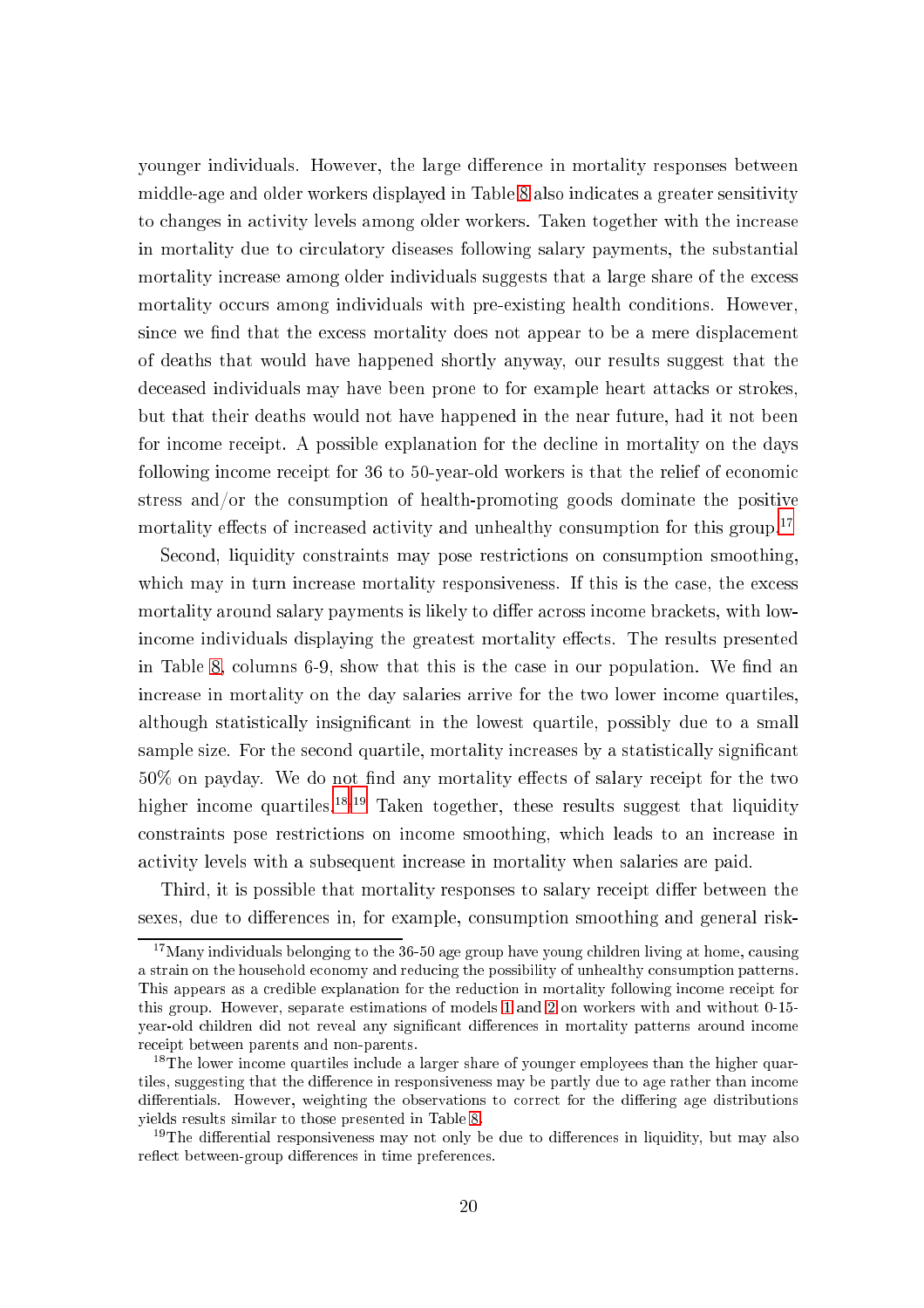taking behavior. However, despite large differences in baseline mortality, we find that the mortality responsiveness to salary re
eipt is relatively similar for female and male workers, whose mortality rates increase by  $30\%$  and  $34\%$  on payday respectively (see olumns 4 and 5 of Table [8\)](#page-20-0).

### 5 Con
luding remarks

In this paper, we show that the mortality effects of income receipt are not restricted to ertain so
ioe
onomi or demographi groups, but an also be found in a heterogeneous and representative working-age population. Our findings suggest that the effects are due to additional premature deaths rather than harvesting, indicating that the excess mortality comprises a significant loss of lives.

Our results provide further eviden
e against the LC/PIH for a broad group of individuals, and suggest that the lack of income smoothing has significant adverse health consequences. However, our data does not allow us to investigate how the size or frequency of income receipt affects the size of the mortality effects. Hence, our analysis does not give any advi
e on the optimal pay frequen
y for minimizing these effects. For example, several smaller payments may not mitigate the mortality consequences but rather create further occasions where mortality is exceptionally high. Rather, the policy recommendations that can be drawn from our results relate to the staffing of, for example, health care facilities over the course of the month and during periods of raised economic activity.

The generality of the mortality effects lends further strength to the hypothesis of the difference between the negative short-term and positive long-term effects of in
ome of health being the link onne
ting the positive (individual and aggregate) long-term relationship between income and health to the pro-cyclical mortality patterns and counter-cyclical patterns in health behavior documented in recent studies [\(Ruhm](#page-26-3) [\(2000](#page-26-3), [2003,](#page-26-1) [2005\)](#page-26-2), [Gerdtham](#page-24-2) and Ruhm [\(2006](#page-24-2)), [Neumayer](#page-25-0) [\(2004\)](#page-25-0), Tapia [Granados](#page-27-0) [\(2005](#page-27-0)) and Dehejia and [Lleras-Muney](#page-24-1) [\(2004](#page-24-1))). If an in
rease in onsumption has a negative short-term impa
t on health at the individual level for a large share of the population, the general increase in economic activity that occurs during an upturn is more likely to cause a rise in aggregate mortality.

Our findings also relate to the literature on the gradient between longevity and economic status. For Swedish workers, the probability of survival until age 65 (given survival until age 25) is approximately 3.3 per
entage points lower for persons be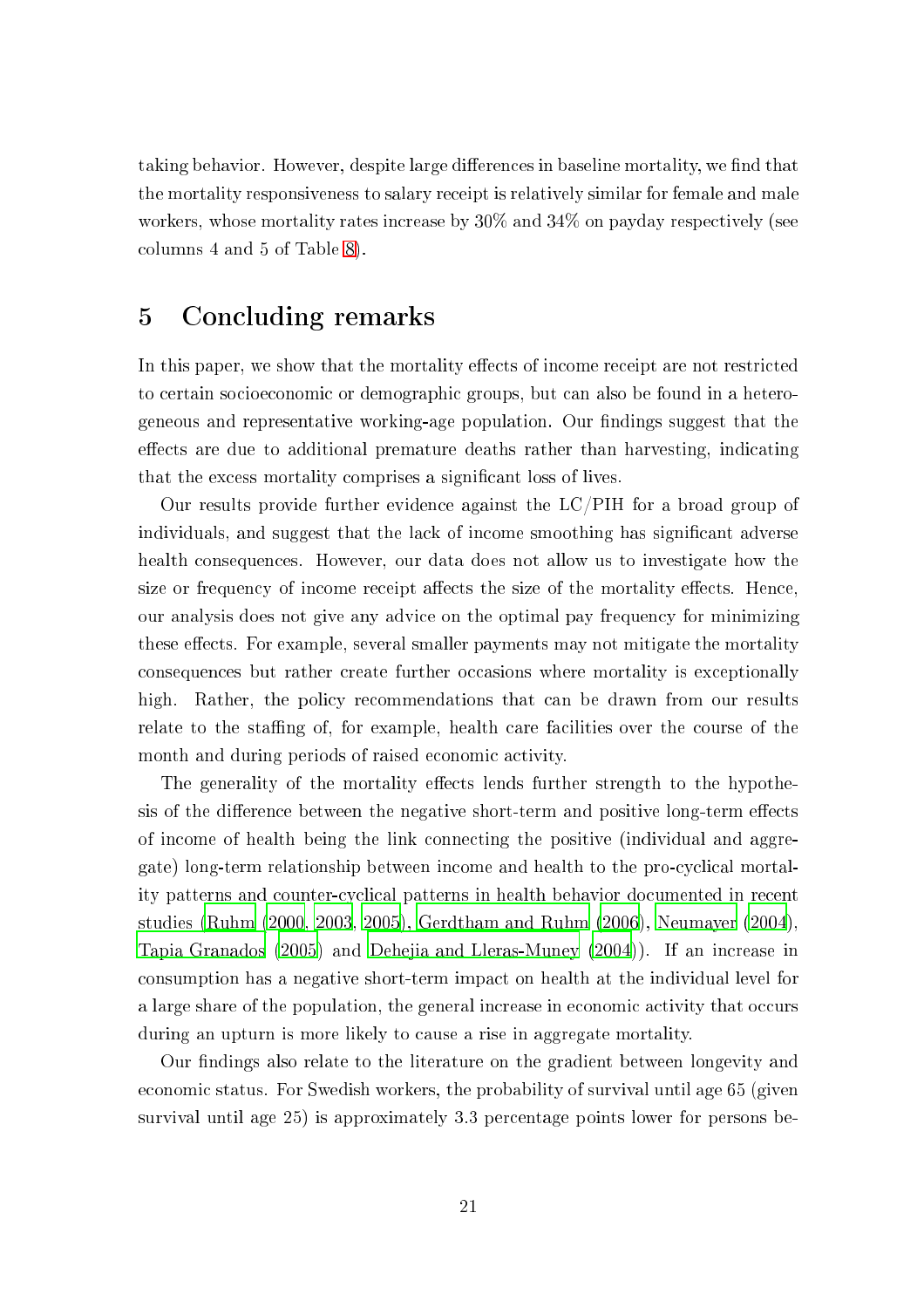longing to the second income quartile than for individuals in the top quartile.<sup>20</sup> An approximate calculation shows that if, as suggested by our results, mortality increases by  $50\%$  for individuals with lower than average incomes on each payday, i.e. 12 days each year, while mortality rates remain unaffected by salary receipt for higher income individuals (see Table [8\)](#page-20-0), the excess mortality due to income receipt alone explains approximately 0.09 percentage points or  $2.6\%$  of this difference in survival rates. Although only accounting for a modest share of the total incomelongevity gradient, this finding points towards a relatively unexplored connection between onsumption smoothing behavior and in
ome-health inequalities.

Additionally, the analysis underlines the importan
e of the time horizon of individuallevel studies on the relationship between in
ome and health. As pointed out by Evans and [Moore](#page-24-10) [\(2011\)](#page-24-10), the conflicting short and long-term effects require researchers to start measuring the total impact of income on health at the time of receipt, and also make it more difficult to identify a causal link between income and health using exogenous variation in income. Consequently, the distinction between short and long-term effects is likely to be crucial in studies on the income/health relationship at both the aggregate and individual levels.

### A
knowledgements

We would like to thank Sofie Gustafsson, Erik Lindqvist, Erica Lindahl, David Cesarini, seminar participants at SFI-Copenhagen, IFAU-Uppsala, HEFUU at Uppsala University, Lund University and the University o Duisburg-Essen, and conference participants at the 2014 meeting of the American Society of Health Economists and the 2013 meetings of the International Health Economics Association, the European Asso
iation of Labour E
onomists, and the European E
onomi Asso
iation for helpful omments and suggestions. We would also like to thank Louise Ratford for ex
ellent language help and proof reading. All errors are our own.

<sup>&</sup>lt;sup>20</sup>We divided the Swedish working population into income quartiles using employment records from 1998. Using death re
ords from 1999, we predi
ted the probability of survival until age 65, which is the standard retirement age in Sweden, given survival until age 25 for each income quartile. The survival rate for the top quartile (second quartile) is 95.2 (91.8) percent.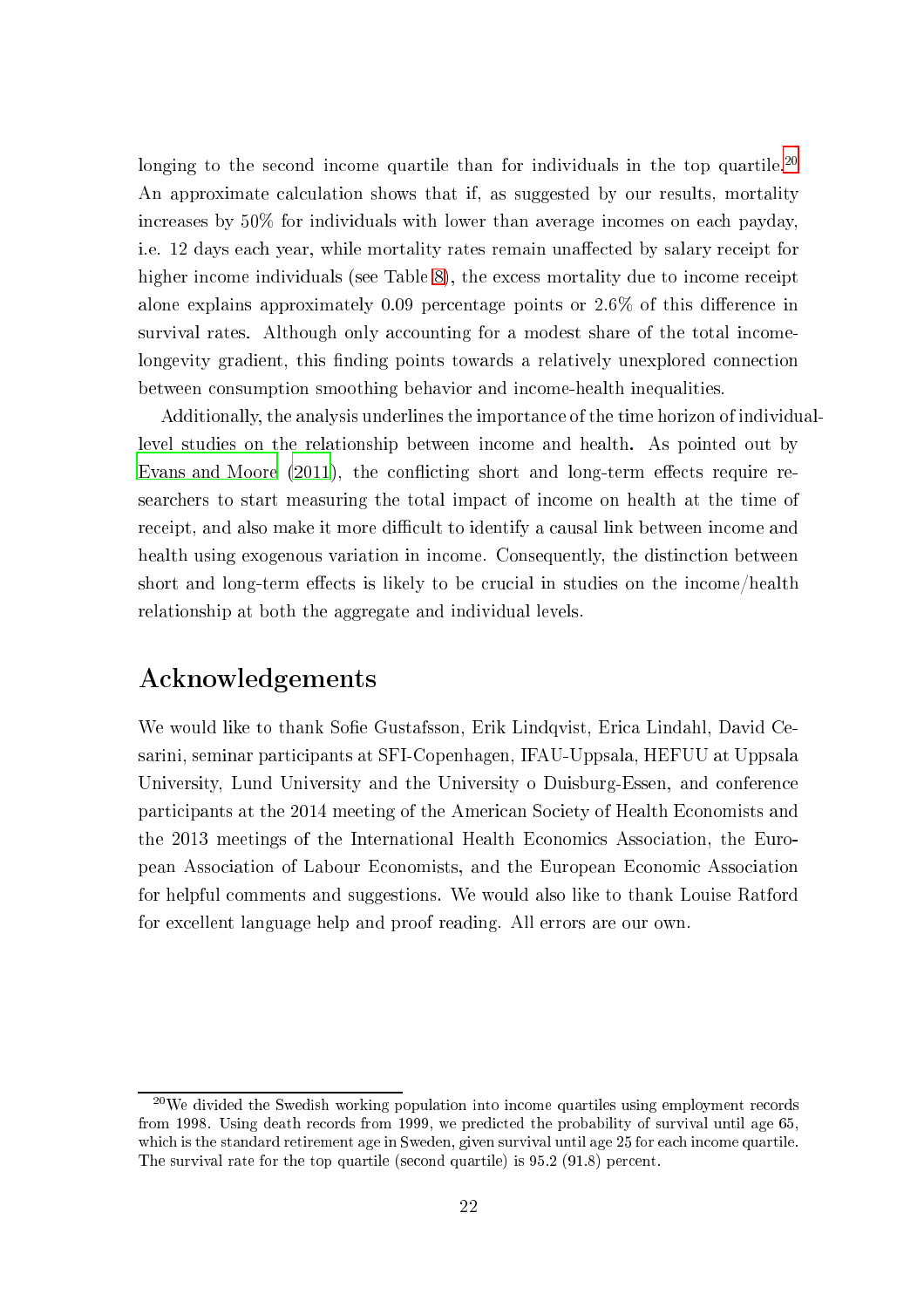### **References**

- <span id="page-24-8"></span>Albert, C. M., Mittleman, M. A., Chae, C. U., Lee, I.-M., Hennekens, C. H. and MANSON, J. E. (2000), "Triggers of Sudden Death from Cardiac Causes by Vigorous Exertion", The New England Journal of Medicine, vol. 343(19), pp. 13551361.
- <span id="page-24-7"></span>CARROLL, D., EBRAHIM, S., TILLING, K., MACLEOD, J. and SMITH, G. D. (2002), "Admissions for myocardial infarction and World Cup football: Database survey", *British Medical Journal*, vol. 325, pp. 1439-1442.
- <span id="page-24-0"></span>DEATON, A. (2003), "Health, inequality, and economic development", Journal of Economic Literature, vol. 41, pp. 113–158.
- <span id="page-24-1"></span>DEHEJIA, R. and LLERAS-MUNEY, A. (2004), "Booms, Busts, and Babies' Health", Quarterly Journal of Economics, vol.  $119(3)$ , pp.  $1091-1130$ .
- <span id="page-24-9"></span>DOBKIN, C. and PULLER, S. L. (2007), "The Effects of Government Transfers on Monthly Cycles in Drug Abuse, Hospitalization and Mortality", Journal of Public  $Economics, vol. 91(11-12), pp. 2137-2157.$
- <span id="page-24-6"></span>ELGER, P. C. (2012), "The impact of paycheck on expenditures - what is the share rule of thumb consumers", Draft version.
- <span id="page-24-10"></span>EVANS, W. N. and MOORE, T. J. (2011), "The short-term Mortality Consequences of Income Receipt", *Journal of Public Economics*, vol. 95, pp. 1410–1424.
- <span id="page-24-4"></span>EVANS, W. N. and MOORE, T. J. (2012), "Liquidity, Economic Activity, and Mortality", The Review of Economics and Statistics, vol.  $94(2)$ , pp.  $400-418$ .
- <span id="page-24-3"></span>GERDTHAM, U. G. and JOHANNESSON, M. (2005), "Business Cycle and Mortality: Results from Swedish Microdata", Social Science and Medicine, vol. 60, pp. 205– 218.
- <span id="page-24-2"></span>GERDTHAM, U. G. and RUHM, C. J. (2006), "Deaths rise in good economic times: Evidence from the OECD", *Economics and Human Biology*, vol. 4, pp. 298–316.
- <span id="page-24-5"></span>HUFFMAN, D. and BARENSTEIN, M. (2005), "A Monthly Struggle for Self-Control? Hyperbolic Discounting, Mental Accounting, and the Fall in Consumption Between Paydays", IZA Discussion Paper 1430 (Revised version).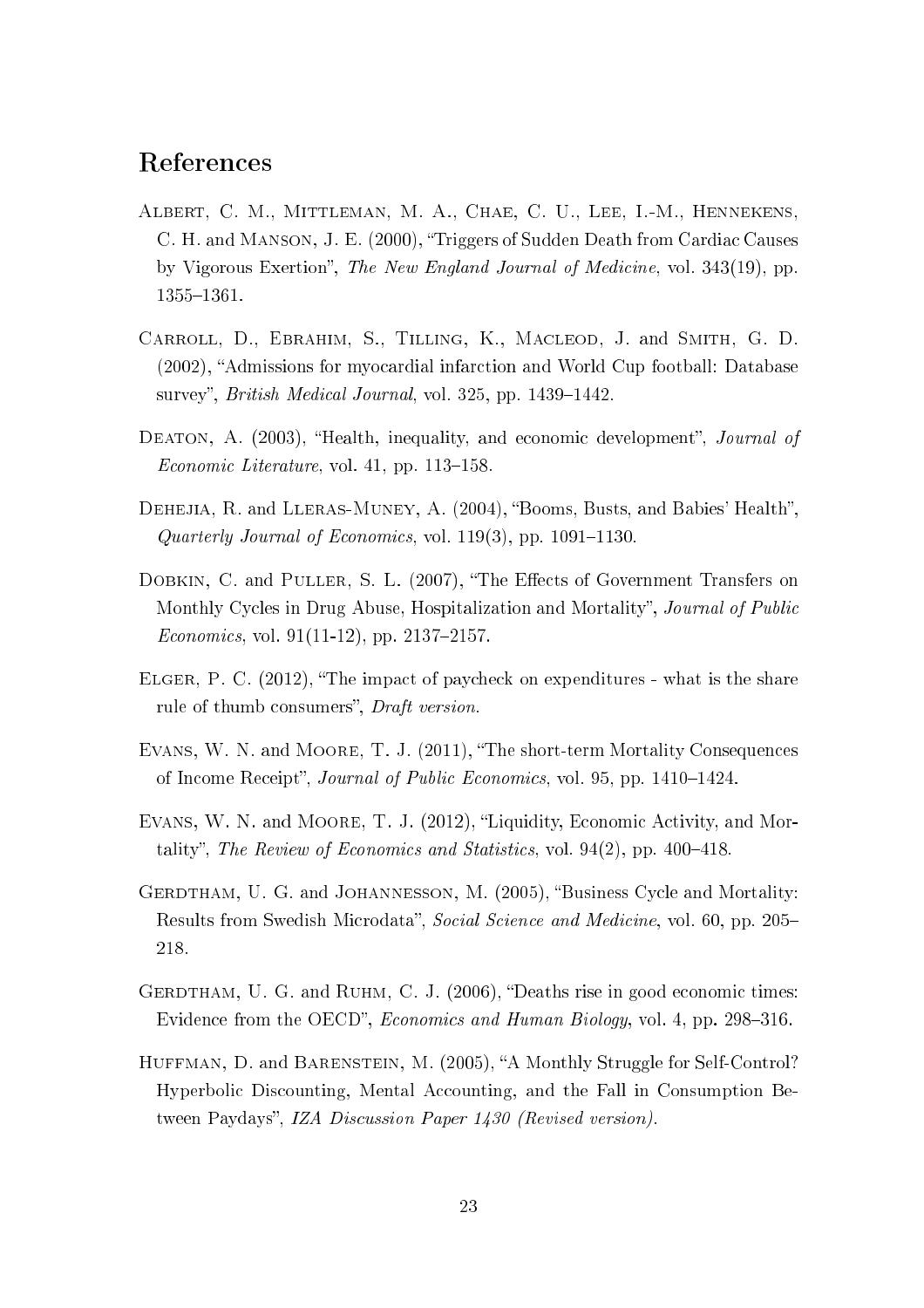- <span id="page-25-5"></span>JANSZKY, I. and LJUNG, R. (2008), "Shifts to and from Daylight Saving Time and Incidence of Myocardial Infarction", New England Journal of Medicine, vol.  $359(18)$ , pp. 1966–1968.
- <span id="page-25-2"></span>JOHNSON, D. S., PARKER, J. A. and SOULELES, N. S. (2006), "Household Expenditure and the Income Tax Rebates of 2001", American Economic Review, vol.  $96(5)$ , pp.  $1589-1610$ .
- <span id="page-25-7"></span>LIPOVETSKY, N., HOD, H., ROTH, A., KISHON, Y., SCLAROVSKY, S. and GREEN, M. (2004), "Heavy meals as a trigger for a 1st event of the acute coronary syndrome: a case-crossover study", Israeli Medical Association Journal, vol. 6(12, pp. 728-731.
- <span id="page-25-3"></span>MASTROBUONI, G. and WEINBERG, M. C. (2009), "Heterogeneity in Intramonthly Consumption Patterns, Self-Control, and Savings at Retirement", American Economics Journal: Economic Policy, vol. 1(2).
- <span id="page-25-6"></span>MITTLEMAN, M. A., MACLURE, M., TOFLER, G., SHERWOOD, J. B., GOLDBERG, R. J. and MULLER, J. E. (1993), "Triggering of acute myocardial infarction by heavy physical exertion—protection against triggering by regular exertion", The New England Journal of Medicine, vol.  $329(23)$ , pp.  $1677-1683$ .
- <span id="page-25-8"></span>MOLLER, J., AHLBOM, A., HULTING, J., DIDERICHSEN, F., DE FAIRE, U., RUETERWALL, C. and J.HALLQVIST (2001), "Sexual activity as a trigger of myocardial infarction: a case-crossover analysis in the Stockholm Heart Epidemiology Programme (SHEEP)",  $Heart$ , vol. 86(4), pp. 387-390.
- <span id="page-25-0"></span>NEUMAYER, E. (2004), "Recessions Lower (Some) Mortality Rates: Evidence from Germany", Social Science and Medicine, vol. 58, pp. 1037–1047.
- <span id="page-25-4"></span>PARKER, J. A. (1999), "The Reaction of Household Consumption to Predictable Changes in Social Security Taxes", American Economic Review, vol. 89(4), pp. 959-973.
- <span id="page-25-1"></span>PHILLIPS, D. P., CHRISTENFELD, N. and RYAN, N. M. (1999), "An Increase in the Number of Deaths in the United States in the First Week of the Month: An Association with Substance Abuse and Other Causes of Death", New England Journal of Medicine, vol.  $341(2)$ , pp.  $93-98$ .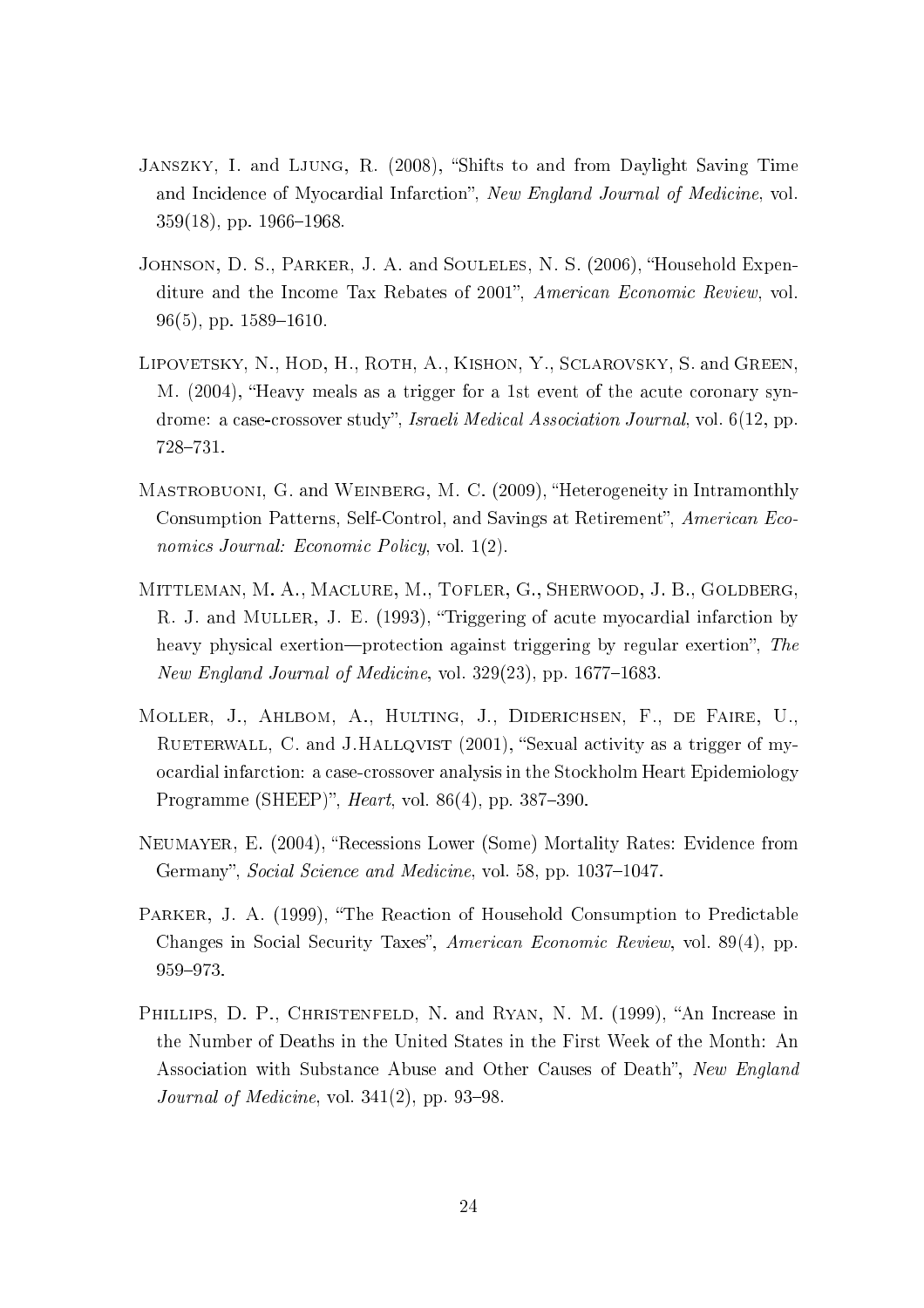- <span id="page-26-10"></span>PIIRA, O.-P., MUSTONEN, P. E., MIETTINEN, J. A., HUIKURI, H. V. and TULPPO, M. P. (2012), "Leisure time emotional excitement increases endothelin-1 and interleukin-6 in cardiac patients", Scandinavian Cardiovascular Journal, vol. 46, pp.  $7-15$ .
- <span id="page-26-11"></span>RIDDELL, C. and RIDDELL, R. (2006), "Welfare Checks, Drug Consumption, and Health: Evidence from Vancouver Injection Drug Users", Journal of Human Resources, vol.  $14(1)$ , pp.  $138-161$ .
- <span id="page-26-3"></span>RUHM, C. J. (2000), "Are Recessions Good for your Health?", Quarterly Journal of  $Economics, vol. 115(2), pp. 617-650.$
- <span id="page-26-1"></span>RUHM, C. J. (2003), "Good Times Make You Sick", *Journal of Health Economics*, vol. 22, pp. 637–658.
- <span id="page-26-2"></span>RUHM, C. J. (2005), "Healthy Living in Hard Times", Journal of Health Economics, vol. 24 $(2)$ , pp. 341-363.
- <span id="page-26-9"></span>SHAPIRO, J. M.  $(2005)$ , "Is there a daily discount rate? Evidence from the food stamp nutrition cycle", *Journal of Public Economics*, vol. 89, pp. 303–325.
- <span id="page-26-6"></span>SHAPIRO, M. D. and SLEMROD, J. B. (1995), "Consumer Response to the Timing of Income: Evidence from a Change in Tax Withholding", American Economic *Review*, vol.  $85(1)$ , pp. 274–283.
- <span id="page-26-5"></span>SHEA, J. (1995), "Union Contracts and the Life Cycle/Permanent Income Hypothesis", American Economic Review, vol. 85(1), pp.  $186-200$
- <span id="page-26-0"></span>SMITH, J. P. (1999), "Healthy Bodies and Thick Wallets: The Dual Relation Between Health and Economic Status", Journal of Economic Perspectives, vol. 13(2), pp.  $145-166$ .
- <span id="page-26-7"></span>SOULELES, N. S. (1999), "The Response of Household Consumption to Income Tax Refunds", American Economic Review, vol. 89(4), pp. 947–958.
- <span id="page-26-8"></span>STEPHENS JR., M. (2003), "3rd of tha Month': Do Social Security Recipients Smooth Consumption Between Checks?", American Economic Review, vol. 93(1), pp. 406-422.
- <span id="page-26-4"></span>STEPHENS JR., M. (2006), "Paycheck Receipt and the Timing of Consumption", *The Economic Journal*, vol.  $116(513)$ , pp.  $680-701$ .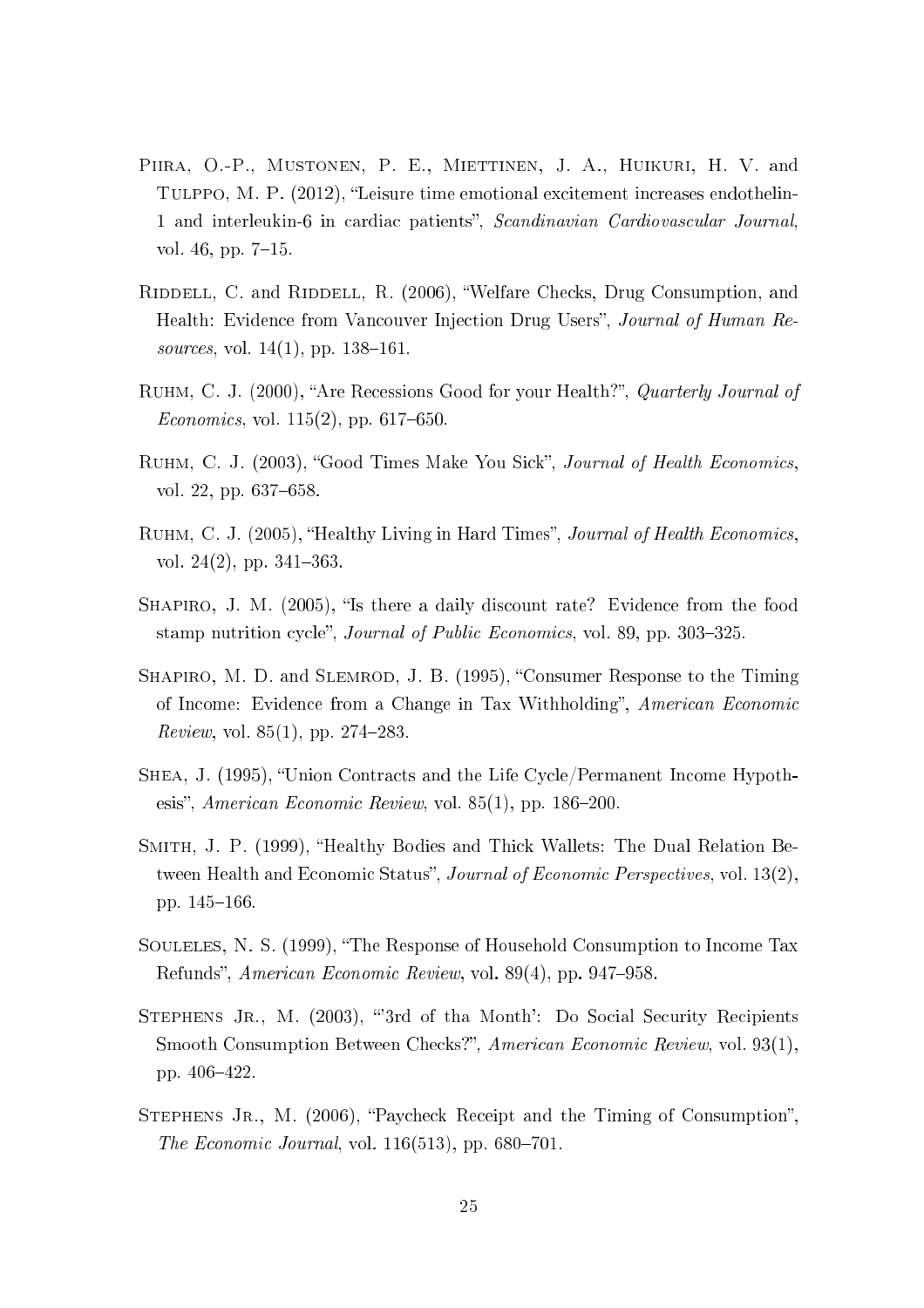- <span id="page-27-1"></span>STEPHENS JR., M. and UNAYAMA, T. (2011), "The Consumption Response to Seasonal Income: Evidence from Japanese Public Pension Benefits", American Economic Journal: Applied Economics, vol. 3, pp. 86–118.
- <span id="page-27-2"></span>STEPTOE, A. and KIVIMÄKI, M.  $(2013)$ , "Snow shoveller's infarction", Annual Re*view of Public Health*, vol. 34, p. 337–54.
- <span id="page-27-0"></span>TAPIA GRANADOS, J. A. (2005), "Increasing Mortality During the Expansions of the US Economy, 1900-1996", International Journal of Epidemiology, vol. 34, pp. 1194-1202.
- <span id="page-27-6"></span>VERHUEL, G., SINGER, S. and CHRISTENSON, J. (1997), "Mortality and Morbidity Associated with the Distribution of Monthly Welfare Payments", Academy of  $Emergency Medicine$ , vol. 4(2), pp. 91–92.
- <span id="page-27-3"></span>Wilbert-Lampen, U., Leistner, D., Greven, S., Pohl, T., Sper, S., VÖLKER, C., GÜTHLIN, D., PLASSE, A., KNEZ, A., KÜCHENHOFF, H. and STEINBECK, G. (2008), "Cardiovascular events during World Cup soccer", New England Journal of Medicine, vol. 358, pp. 475-483.
- <span id="page-27-5"></span>WILLICH, S. N., LOWEL, H., LEWIS, M., HORMANN, A., ARNTZ, H. R. and KEIL, U. (1994), "Weekly variation of acute myocardial infarction: increased Monday risk in the working population", *Circulation*, vol.  $90(1)$ , pp. 87–93.
- <span id="page-27-4"></span>WITTE, D. R., GROBBE, D. E., BOTS, M. L. and HOES, A. W.  $(2005)$ , "A metaanalysis of excess cardiac mortality on Monday", European Journal of Epidemiology, vol. 20(5), pp. 401–406.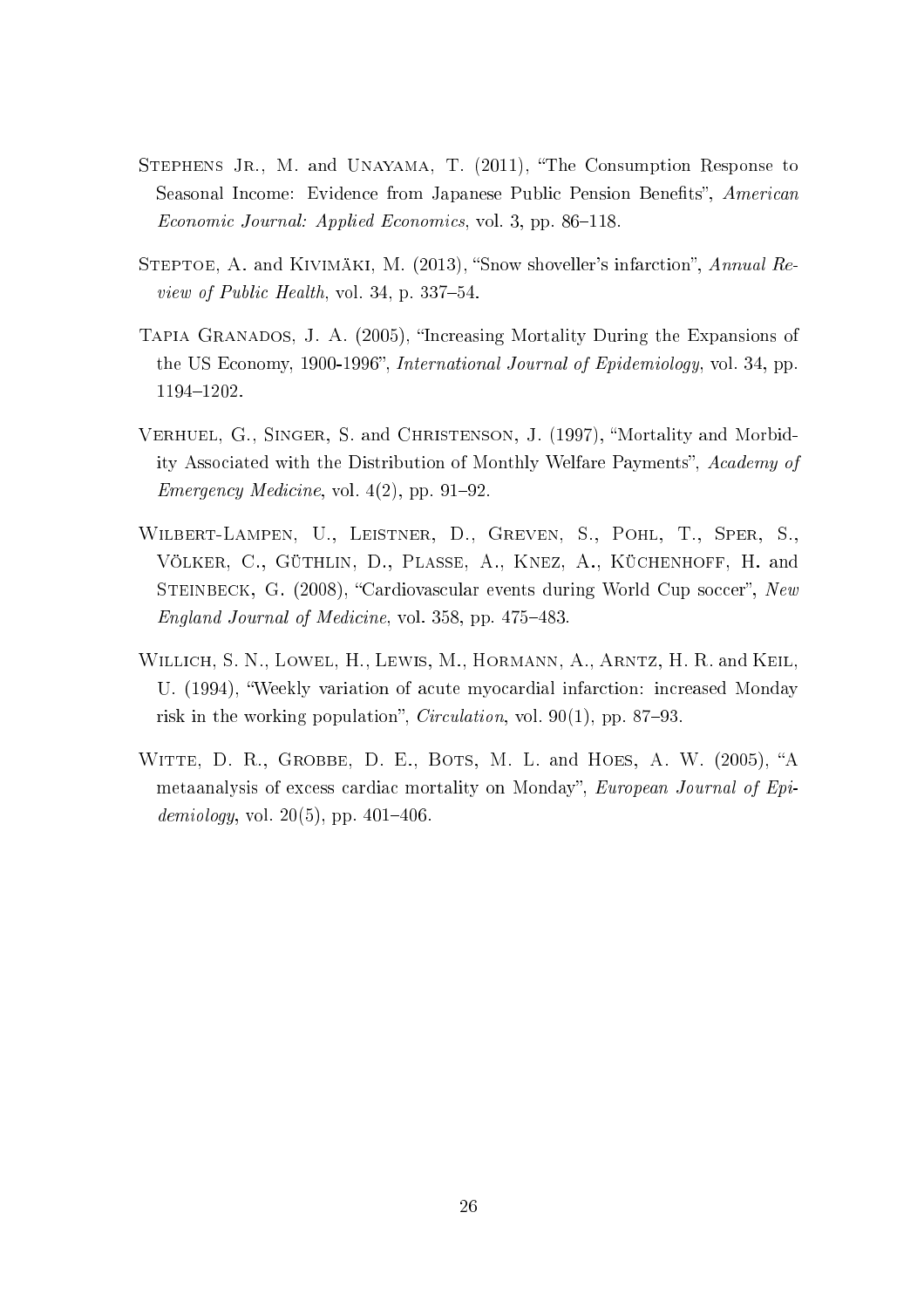## <span id="page-28-1"></span>Appendix

|                                | ICD <sub>9</sub>                | ICD <sub>10</sub>                  |
|--------------------------------|---------------------------------|------------------------------------|
| Circulatory                    | 390-459                         | <b>I00-I99</b>                     |
| Heart conditions               | 390-398, 402, 404,              | $100 - 111, 113, 120,$             |
|                                | 410-429                         | $I22-I51$                          |
| Stroke                         | 430-439                         | $160 - 169$                        |
| Substance related <sup>a</sup> | $\overline{291-292}$ , 303-304, | F10-F16, F170,                     |
|                                | $305.2 - 305.9, 357.5$          | F173-F175, F177-                   |
|                                | 357.6, 425.5, 535.3,            | F179, F18-F19,                     |
|                                | $571.0 - 571.3, 760.7,$         | F55, G312, G611,                   |
|                                | 779.5, 790.3, 947.3,            | G620, G6212, I426,                 |
|                                | 962.1, 965, 967-                | K70, K73-K74,                      |
|                                | 970, 977.3, 980,                | R780, T282, T287,                  |
|                                | E850-E858, E860,                | T385, T387, T390-                  |
|                                | E863, E935.0-                   | T394, T398-T414,                   |
|                                | E935.2, E937-E940,              | T423-T424, T426-                   |
|                                | E950.0-E950.5,                  | T428, T430-436,                    |
|                                | E962.0, E980                    | T438-440, T443,                    |
|                                |                                 | T450-T451, T465,                   |
|                                |                                 | T478, T483, T487,                  |
|                                |                                 | $T490, T506-T507,$                 |
|                                |                                 | T509-T513, T518-                   |
|                                |                                 | T519, X4, Y1,                      |
|                                |                                 | Y430, Y450-Y451,                   |
|                                |                                 | Y453, Y455, Y468,                  |
|                                |                                 | Y478-Y484, Y490-                   |
|                                |                                 | Y502, Y508-Y510,                   |
|                                |                                 | Y513, Y525, Y553,                  |
|                                |                                 | Y557, Y560                         |
| External                       | E870-E869, E880-                | V01-Y39, Y85-Y98                   |
|                                | E929, E950-E999                 |                                    |
| Traffic                        | E800-E849                       | $\overline{\text{V}01-\text{V}99}$ |
| Suicide                        | E950-E959                       | X60-X84                            |
| Cancer                         | 140-239                         | $COO-C97$                          |

<span id="page-28-0"></span>Table A.1: Coding of the cause of death categories.

<sup>&</sup>quot;The category identifying substance-related deaths is identical to the category used in Evans and [Moore](#page-24-4) [\(2012,](#page-24-4) [2011\)](#page-24-10), apart from the ex
lusion of diagnoses asso
iated with potentially substan
e-related pregnan
y ompli
ations and substan
e-related diagnoses in newborn hildren. The following ICD odes are ex
luded in our study, but in
luded in Evans and [Moore](#page-24-4) [\(2012](#page-24-4), [2011\)](#page-24-10); ICD9: 640-641, 6483, 6565; ICD10: O200, O208-O209, O365, O438, O440-O441, O450, O458-O460, O468-O469, O670, O678-O679, O993.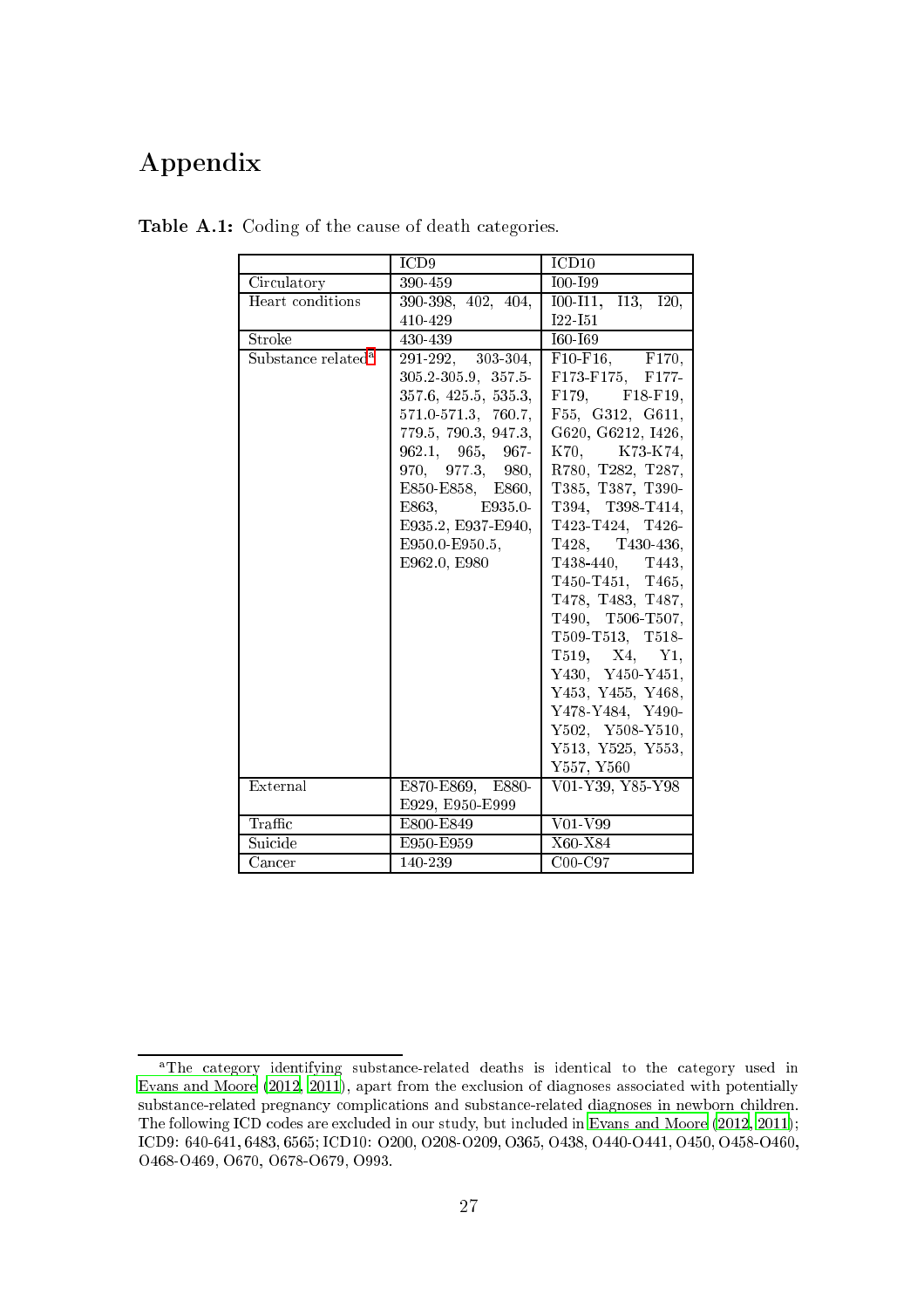|                     | (1)         | (2)         | (3)         | (4)             | (5)         |
|---------------------|-------------|-------------|-------------|-----------------|-------------|
| Payday              | $0.0778***$ | $0.0753***$ | $0.145***$  | $0.146***$      | $0.106**$   |
|                     | (0.0272)    | (0.0284)    | (0.0410)    | (0.0412)        | (0.0448)    |
| $Payday+1$          | $-0.00436$  | $-0.0129$   | 0.0520      | 0.0537          | $-0.0190$   |
|                     | (0.0336)    | (0.0338)    | (0.0386)    | (0.0391)        | (0.0499)    |
| $Payday+2$          | $-0.0490*$  | $-0.0525*$  | 0.0122      | 0.0143          | $-0.0609$   |
|                     | (0.0268)    | (0.0288)    | (0.0360)    | (0.0374)        | (0.0454)    |
| $Payday+3$          | 0.000107    | $-0.00176$  | 0.0654      | $0.0673*$       | 0.0369      |
|                     | (0.0264)    | (0.0273)    | (0.0397)    | (0.0392)        | (0.0523)    |
| $Payday+4$          | $-0.0284$   | $-0.0243$   | 0.0140      | 0.0152          | $-0.00928$  |
|                     | (0.0235)    | (0.0243)    | (0.0346)    | (0.0352)        | (0.0400)    |
| $Payday+5$          | 0.0413      | 0.0434      | $0.0767*$   | $0.0783^{\ast}$ | 0.0478      |
|                     | (0.0310)    | (0.0334)    | (0.0399)    | (0.0410)        | (0.0361)    |
| $Payday+6$          | 0.0377      | $0.0472*$   | $0.0636**$  | $0.0649**$      | 0.0499      |
|                     | (0.0247)    | (0.0250)    | (0.0294)    | (0.0296)        | (0.0532)    |
| Payday-1            | $-0.0276$   | $-0.0274$   | 0.0564      | 0.0577          | 0.0313      |
|                     | (0.0227)    | (0.0228)    | (0.0434)    | (0.0433)        | (0.0556)    |
| Payday-2            | 0.00431     | $-0.00637$  | $0.0690*$   | $0.0701*$       | 0.0247      |
|                     | (0.0255)    | (0.0251)    | (0.0359)    | (0.0364)        | (0.0391)    |
| Payday-3            | 0.0256      | 0.0260      | $0.0998**$  | $0.101***$      | $0.0967***$ |
|                     | (0.0248)    | (0.0254)    | (0.0388)    | (0.0385)        | (0.0330)    |
| Payday-4            | 0.0309      | 0.0244      | $0.0851**$  | $0.0858**$      | 0.0441      |
|                     | (0.0258)    | (0.0264)    | (0.0337)    | (0.0338)        | (0.0362)    |
| Payday-5            | $-0.00830$  | $-0.0271$   | 0.0380      | 0.0386          | $-0.00600$  |
|                     | (0.0238)    | (0.0236)    | (0.0321)    | (0.0321)        | (0.0328)    |
| Payday-6            | $-0.0368$   | $-0.0463*$  | $-0.0137$   | $-0.0132$       | $-0.0261$   |
|                     | (0.0253)    | (0.0257)    | (0.0309)    | (0.0310)        | (0.0357)    |
| Payday-7            | 0.0381      | 0.0409      | $0.0805***$ | $0.0808***$     | 0.0575      |
|                     | (0.0270)    | (0.0279)    | (0.0308)    | (0.0309)        | (0.0363)    |
| Year FE             |             | Yes         | Yes         | Yes             |             |
| Month FE            |             | Yes         | Yes         | Yes             |             |
| Special FE          |             | Yes         | Yes         | Yes             |             |
| Weekday FE          |             | Yes         | Yes         | Yes             |             |
| Day of Month FE     |             |             | Yes         | Yes             |             |
| Year x Unit         |             |             |             | Yes             |             |
| Month x Unit        |             |             |             | Yes             |             |
| Date FE             |             |             |             |                 | Yes         |
| Mean                | $0.377\,$   | $0.377\,$   | 0.377       | 0.377           | 0.377       |
| Observations        | 620,921     | 620,921     | 620,921     | 620,921         | 620,921     |
| Public Sector Units | 298         | 298         | 298         | 298             | 298         |

<span id="page-29-0"></span>Table A.2: WLS estimates of daily mortality per 100,000 employees in relation to payday.

Notes: \*, \*\* and \*\*\* denote significance at the 10, 5 and 1 percent levels. Standard errors clustered at the public sector unit level in parentheses. Each observation is weighted by the number of employees in the specific unit. Date FE represents a separate fixed effect for each specific day.